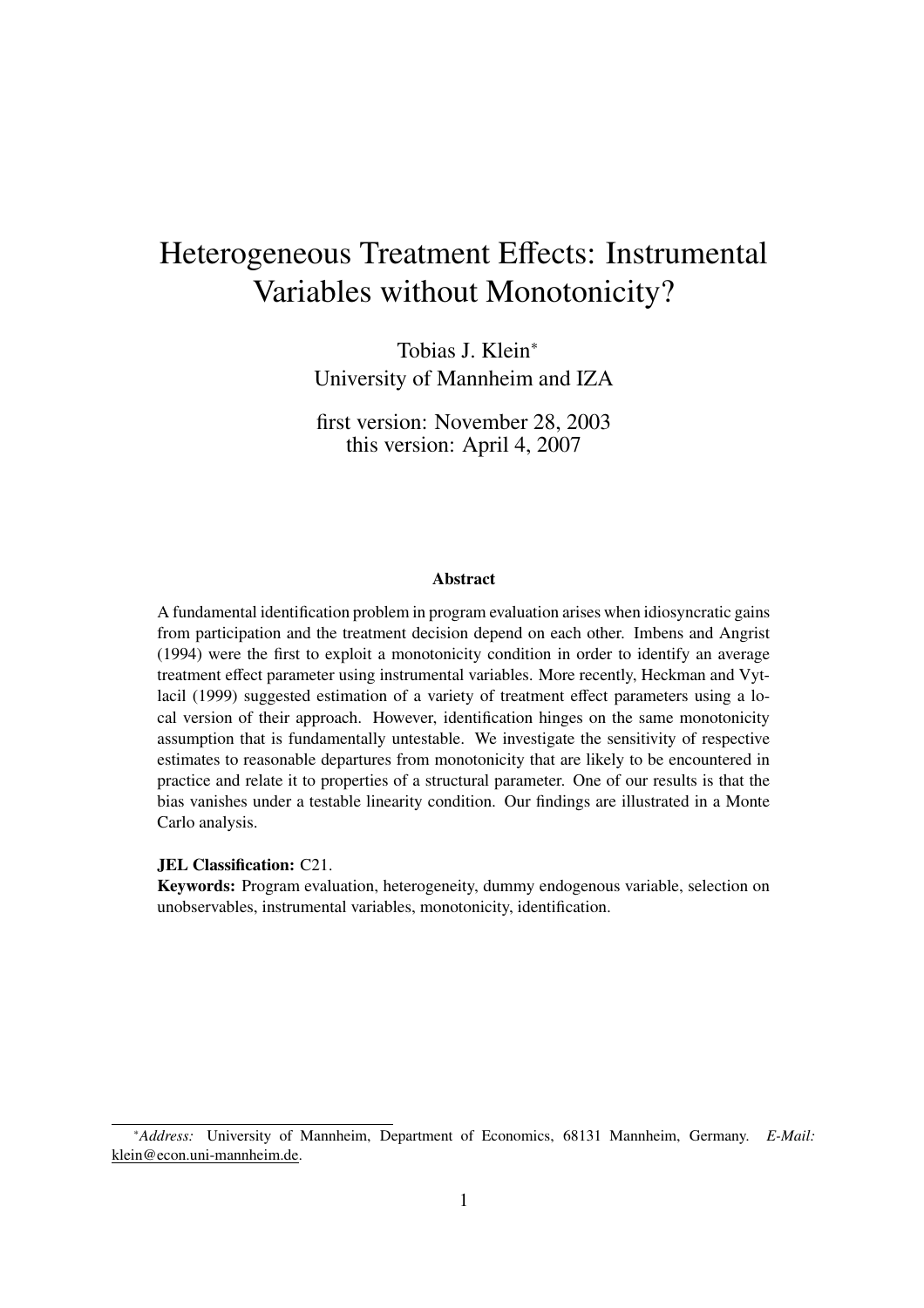# **1 Introduction**

#### **1.1 Monotonicity**

A fundamental identification problem in program evaluation arises if the treatment decision depends on the idiosyncratic gain from participation even if we condition on observables. This selection into treatments on unobservables precludes the use of the usual econometric tools such as matching type estimators, conventional instrumental variables analysis, and standard simultaneous equations models because their respective estimates of treatment effect parameters are generally biased.

Imbens and Angrist (1994) were the first to exploit monotonicity of the treatment decision in instrumental variables in order to identify a local average treatment effect parameter. These instrumental variables are assumed to be independent of the pair of potential outcomes conditional on covariates in the outcome equation. They have identifying power if, conditional on these covariates, they have an impact on the treatment probability. The monotonicity assumption is that a *hypothetical* change in the instruments either has no impact on a unit's treatment status, or changes its treatment status in the same direction as it does for all other units for which it has an impact.

More recently, Heckman and Vytlacil (1999, 2000, 2005, HV in the remainder) suggested estimation of a variety of treatment effect parameters using a local version of their approach.

Both approaches are in principle able to cope with unobserved dependence between the treatment decision and the outcome. They are intuitive, elegant, and easy to implement. Their generality consists of the fact that neither a parametric specification of the joint distribution of unobservables and observables, nor peculiarities of the data set or the economic question of interest are of need. However, identification in both approaches hinges on the same monotonicity assumption. In general, estimates of treatment effects will be biased if it does not hold.

A violation of the monotonicity assumption is nicely motivated in Example 2 of Imbens and Angrist (1994). When we think of two officials screening applicants for a social program,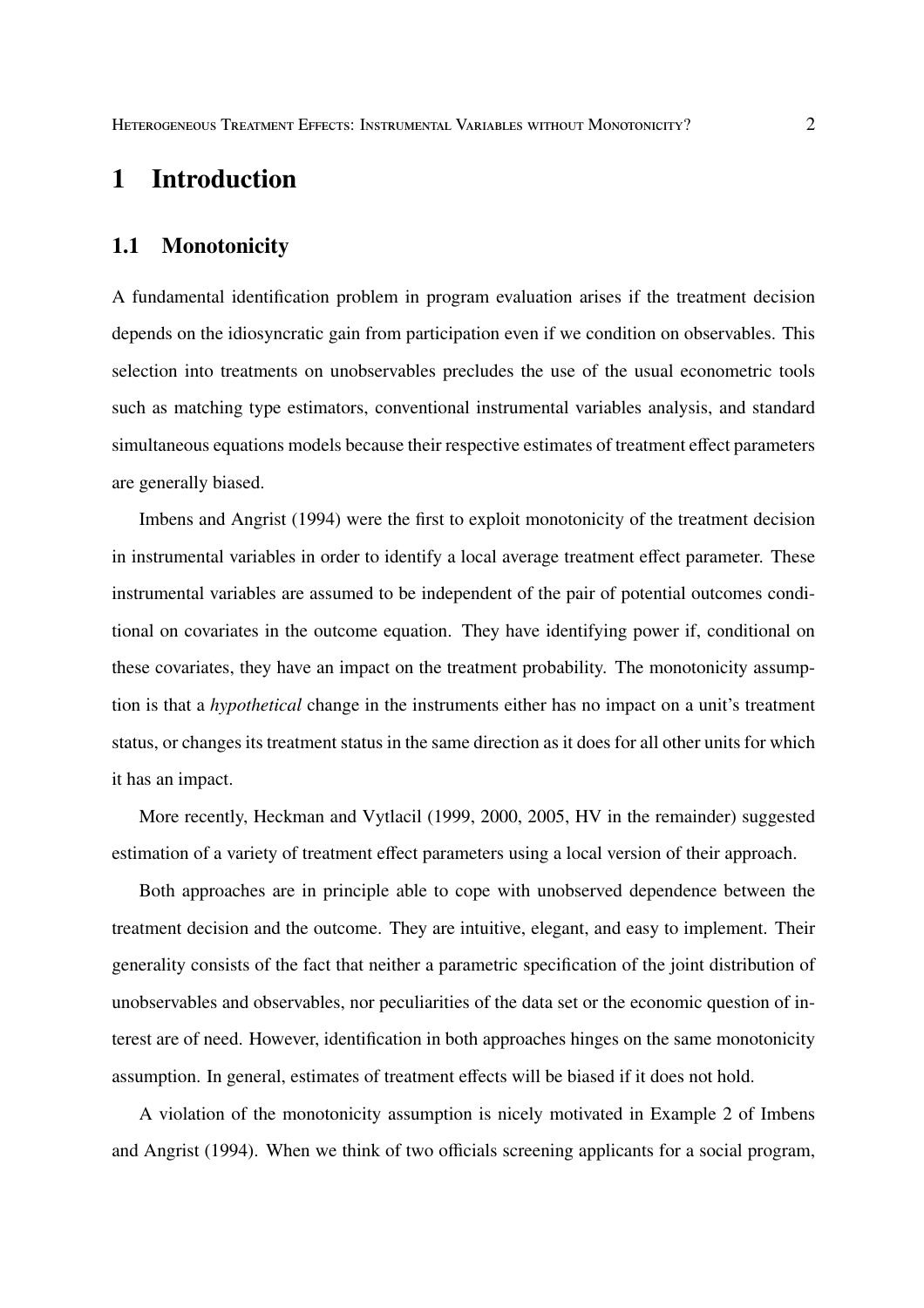we would expect that for every set of characteristics of the applicants (the covariates in the outcome equation) the admission rate differs between the two officials. When it is unlikely that the identity of the official affects the outcome of participation or nonparticipation in the program, then, conditional on the characteristics of the applicant, this identity qualifies as an instrument. Suppose the admission rate for official A was higher than for official B. Then, in this setup monotonicity holds whenever *any* applicant who would have been accepted by official B *is* accepted by official A. Imbens and Angrist (1994) note that "this is unlikely to hold if admission is based on a number of criteria." In this case, monotonicity is violated.<sup>1</sup>

In this paper, we aim at quantifying the degree of violation of the monotonicity assumption in order to investigate the consequences of a violation when we unjustifiably rely on this assumption. In particular, we study the effect of reasonable departures from monotonicity, that are likely to be encountered in practice, on estimates of the marginal, average and local average treatment effect. Importantly, highly sensitive estimates would question the suitability of monotonicity based estimates for applied work as the monotonicity assumption is fundamentally untestable since it is identifying.<sup>2</sup>

The identification strategies for the (local) average treatment effect that are proposed by Imbens and Angrist (1994) and HV differ with respect to the requirements on the support of the treatment probability conditional on the instruments, the so-called propensity score. In particular, conditional on covariates in the outcome equation, HV require derivatives of the expected outcomes with respect to the propensity score at infinitely many values of the propensity score to be identified whereas Imbens and Angrist (1994) base their analysis on a finite set of level estimates.

<sup>&</sup>lt;sup>1</sup>It has been noted in the literature that there are cases in which monotonicity holds naturally, e.g. if it is known for a subset of units that the treatment probability is either zero or one (Battistin and Rettore, forthcoming, for a discussion). This can occur if there are eligibility rules for participation in a program. In this case, by construction, units can only be induced (not) to take the treatment by changes in eligibility.

<sup>2</sup>HV propose a joint test for monotonicity and the existence of instruments. By itself, monotonicity is fundamentally untestable.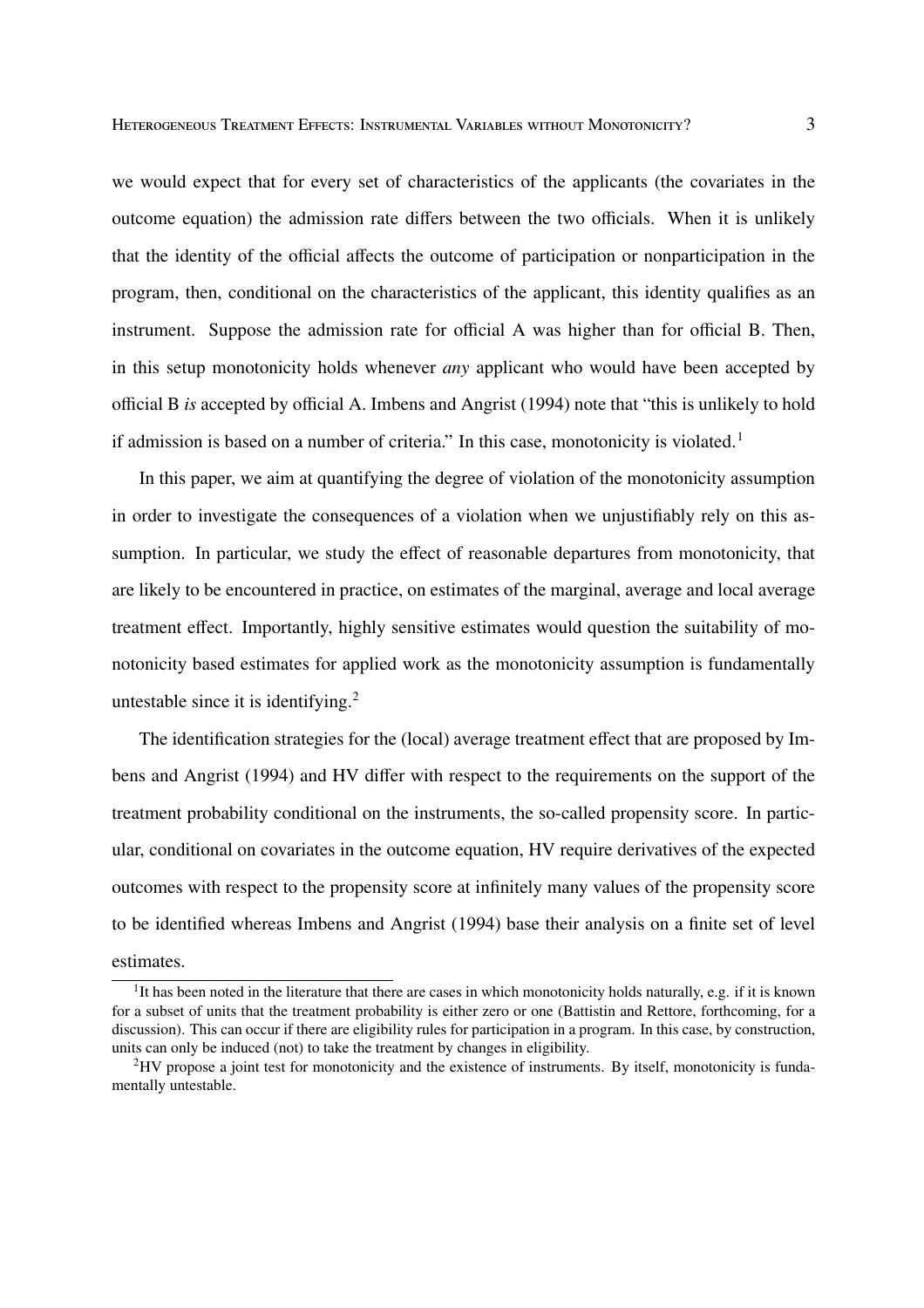### **1.2 Local Departures From Monotonicity**

The approach in this paper is to study the impact of *local departures* from monotonicity on our estimates. Taylor series approximations to the bias terms are derived. This is in the tradition of local specification error analysis suggested by Kiefer and Skoog (1984).<sup>3</sup> It has also been successfully applied by Chesher (1991), Chesher and Schluter (2002) and Battistin and Chesher (2004) in the context of measurement error. Lately, Chesher and Santos Silva (2002) studied the impact of uncontrolled taste variation in discrete choice models by modelling local departures from a multinomial logit model.

The virtue of this approach is that it allows us to keep in touch with the original structure which implies monotonicity. At the same time, we are able to explore what the sensitivity of monotonicity based estimates depends on when monotonicity is in fact violated. In our case, the original structure consists of selection models of the form

$$
D = \mathbb{I}\{\tilde{Q}(\tilde{P}(Z, \sigma U)) \geq \tilde{V}\}
$$

where  $\mathbb{I}\{\cdot\}$  is the indicator function,  $\tilde{P}: \mathbb{R}^k \to \mathbb{R}$  is a function (an index) of a *k*-vector of instrumental variables,  $Z$ ,  $\sigma \ge 0$  is a constant, *U* and  $\tilde{V}$  are continuously distributed scalar random variables, and  $\tilde{Q}: \mathbb{R}^2 \to \mathbb{R}$ . Z, U and  $\tilde{V}$  are assumed to be independently distributed.

For  $\sigma = 0$  these selection models imply monotonicity. To see this let *w* and *z* be two values of *Z* with  $\tilde{Q}(\tilde{P}(w), 0) < \tilde{Q}(\tilde{P}(z), 0)$ .<sup>4</sup> Then, given  $\tilde{V}$ , *D* can never change from 1 to 0 if *Z* changes from *w* to *z*. This is the original monotonicity assumption of Imbens and Angrist (1994). Vytlacil (2002) shows that a representation of their set of assumptions in terms of such a selection model does not impose any additional restrictions on the data generating process.

<sup>&</sup>lt;sup>3</sup>Angrist, Imbens, and Rubin (1996) take a different approach and relate the bias in conventional IV estimates to the proportion of non-compliers, i.e. the units for which monotonicity is violated, and the treatment effect heterogeneity. We feel that our approach is fruitful because it allows us, up to an approximation error, to express the treatment effect of non-compliers in terms of possibly identifiable quantities.

<sup>4</sup>For any random variable *A* and any vector of random variables *B* we denote realizations thereof by lowercase letters, the c.d.f. of *A* evaluated at  $A = a$  by  $F_A(a)$ , the conditional c.d.f. of *A* given  $B = b$  evaluated at  $A = a$  by  $F_{A|B=b}(a)$ , and the respective p.d.f.'s by  $f_A(a)$  and  $f_{A|B=b}(a)$ .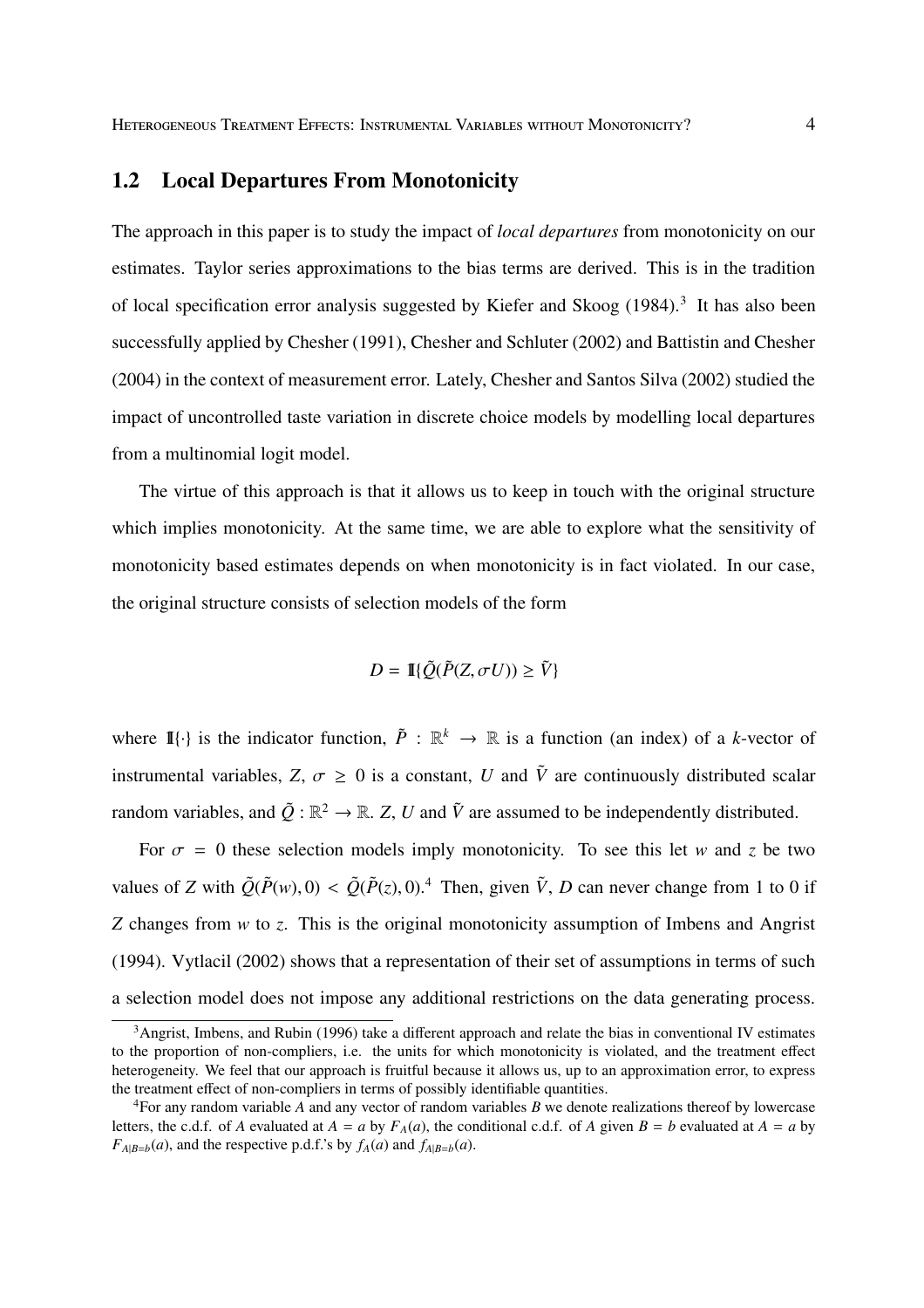Therefore, without loss of generality, from now on, we represent monotonicity in this form.

Central to our generalization of the conventional selection model is an additional scalar random component  $\sigma U$  which gives rise to additional individual heterogeneity by perturbing the nonparametric index  $\tilde{P}(Z)$ . This perturbation, under appropriate conditions, directly leads to a violation of the monotonicity assumption whenever  $\sigma U$  is non-degenerate. For degenerate  $\sigma U$ , however, the model is constructed so that it is equivalent to a canonical selection model. A local departure from monotonicity is given by a change from  $\sigma = 0$  to  $\sigma > 0$ .

The following example illustrates this point.

EXAMPLE 1 (Random Coeffcients): Consider the index selection model

$$
D = \mathbb{I}\{Z\tilde{\gamma} \ge \tilde{V}\}.
$$

The canonical index selection model would postulate that  $\tilde{\gamma} = \gamma$ , a *k*-vector of parameters. In a probit model, e.g., the additional assumption is made that  $\tilde{V}$  is standard normally distributed. Then, given  $\tilde{V}$ , if  $\tilde{P}(Z) = Z\gamma$  changes from  $w\gamma$  to  $z\gamma > w\gamma$ , *D* can only change from 0 to 1, remain 0, or remain 1, but can never change from 1 to 0. Now, let  $\tilde{\gamma}$  be a vector of random coefficients  $\tilde{\gamma} = \gamma(1 + \sigma U)$ ,  $\sigma \ge 0$  with *U* non-degenerate and independent of *Z*. This is an example for the generalized selection model motivated above. If  $\sigma > 0$ , given  $\tilde{V}$ , *D* is no longer monotone in *Z* because now, under fairly general conditions on the distribution of *U*, there exist realizations *u* and *u'* of *U* such that  $w\gamma(1 + \sigma u) > z\gamma(1 + \sigma u)$  while  $w\gamma(1 + \sigma u') < z\gamma(1 + \sigma u')$ . Consequently, monotonicity is violated. Observe that this model nests the canonical index selection model as the special case in which  $\sigma = 0$ . A local departure from monotonicity is hence given by an external change from  $\sigma = 0$  to a small  $\sigma > 0$ .  $\Box$ 

In this paper, we are interested in the bias of treatment effect parameter estimates that can be attributed to such a violation of the monotonicity assumption. We derive a second order ap-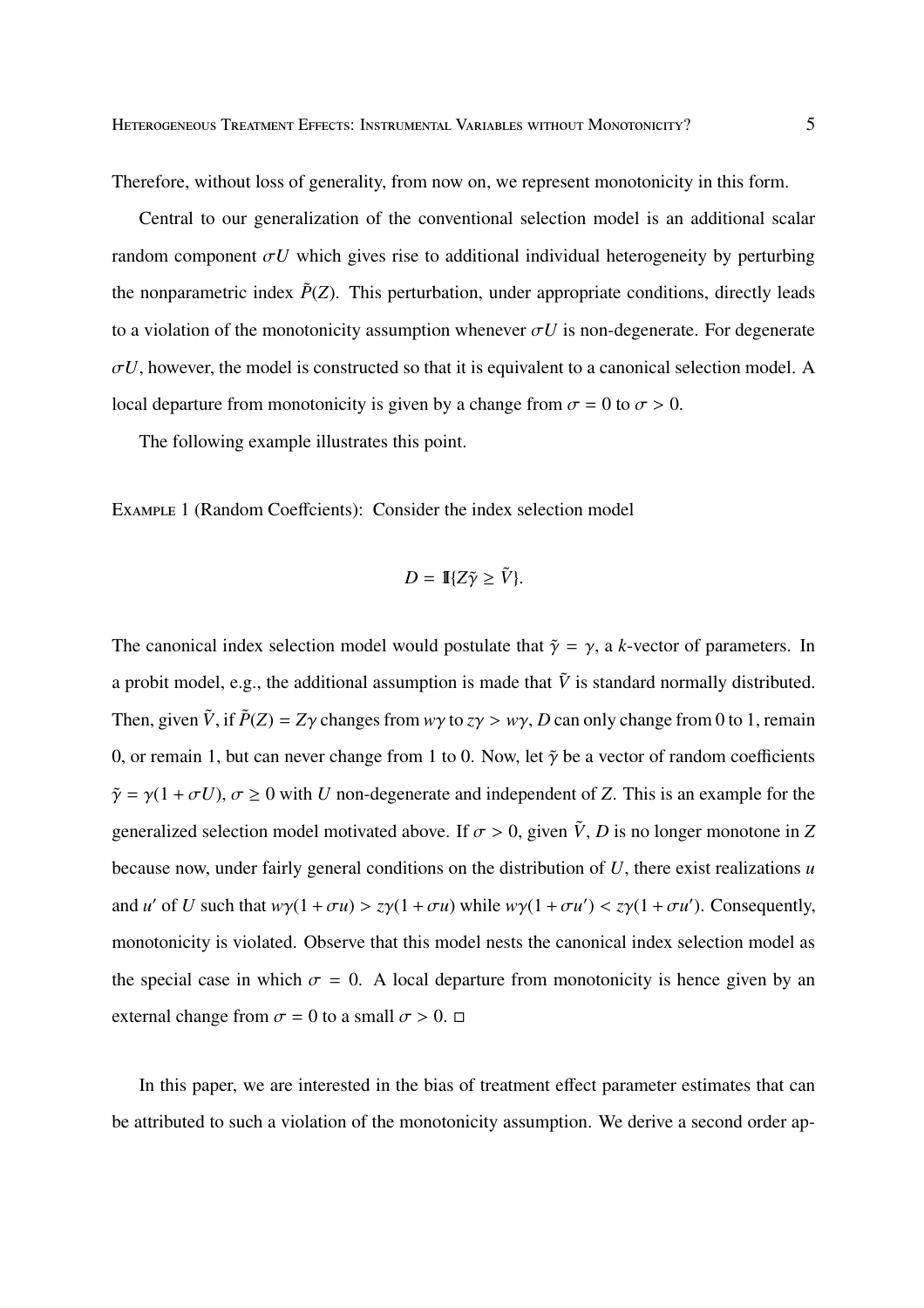proximation to respective bias terms in  $\sigma$  about  $\sigma = 0$  that can be used to assess the accuracy of monotonicity based estimates without monotonicity. We show that the respective bias depends primarily on the dependence between the individual gains from participation in the program, *Y*<sub>1</sub> − *Y*<sub>0</sub>, and the normalized selection threshold *V* =  $F_{\tilde{V}}(\tilde{V})$  from the selection model, which is normalized to be uniformly distributed. Our results can be expressed in terms of a structural parameter, the so-called marginal treatment effect,  $m(v) \equiv \mathbb{E}[Y_1 - Y_0|V = v]$ . It was introduced by Björklund and Moffitt (1987) and is the average treatment effect conditional on the selection threshold being equal to a certain value *v*.

We show that under appropriate assumptions, the bias of monotonicity based estimates is related to the curvature of  $m(v)$  and the variance of  $\tilde{Q}$  conditional on  $\tilde{P}$ . A bias correction procedure is available if this variance can be estimated.<sup>5</sup> In case no such prior information is available and one is not willing to make additional assumptions, a sensitivity analysis can still be undertaken by evaluating the obtained expressions—under varying additional assumptions—at different values of this variance.

Example 2 is meant to give the intuition behind the main result.

EXAMPLE 2 (Example 1 continued): For the ease of the exposition let  $F_{\tilde{V}}$  be known. An equivalent representation of the index selection model in Example 1 is

$$
D = \mathbb{I}\{F_{\tilde{V}}(Z\tilde{\gamma}) \ge V\}
$$

with  $V = F_{\tilde{V}}(\tilde{V})$ . By the independence between *Z*,  $\tilde{V}$  and *U* and the law of total probability  $Pr(D = 1|Z) = Pr(V \leq F_{\tilde{V}}(Z\tilde{\gamma})|Z) = \mathbb{E}\Big[F_{\tilde{V}}(Z\tilde{\gamma})|Z\Big]$ . Notice that, since only the left hand side of this equation is identified from observations, only  $\mathbb{E}\left[F_{\tilde{V}}(Z\tilde{\gamma})|Z\right]$  is known and in general,

<sup>&</sup>lt;sup>5</sup>Ichimura and Thompson (1998) consider selection models of the form  $D = \mathbb{I}\{Z\tilde{\gamma} \geq \tilde{V}\}\$  with *Z* being independent of  $(\tilde{\gamma}, \tilde{V})$  and provide conditions under which the joint distribution of  $(\tilde{\gamma}, \tilde{V})$  is identified up to normalizations. These conditions do not involve finite dimensional functional form restrictions. They show that the model can consistently be estimated by maximum likelihood. Following up on Example 1, if  $\tilde{\gamma}$  is independent of  $\tilde{V}$  and  $\tilde{\gamma} = \gamma(1 + \sigma U)$ ,  $\sigma$  is the standard deviation of  $Z\tilde{\gamma}$  conditional on  $Z\gamma$  if we normalize the variance of *U* to be 1.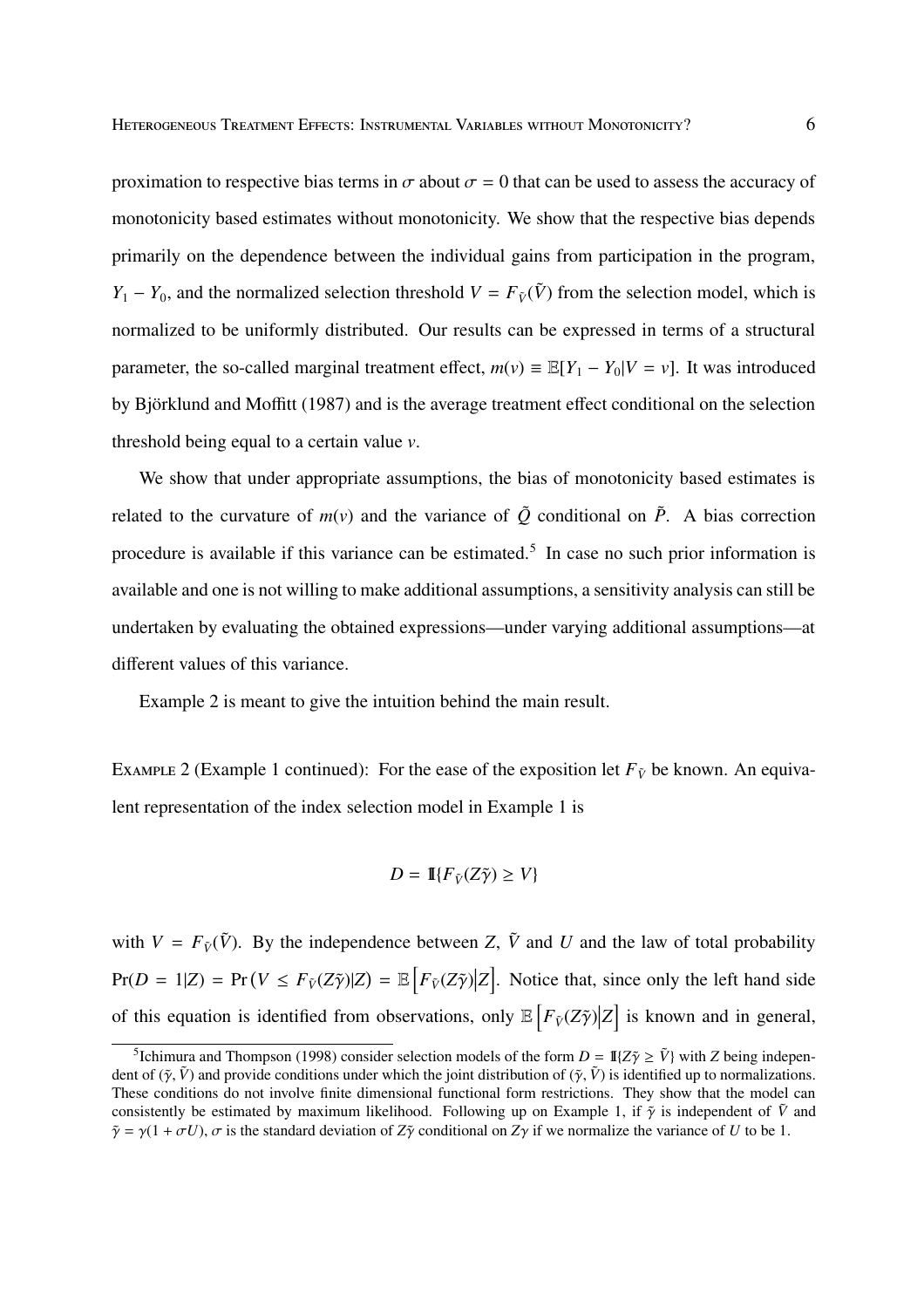

Figure 1: Intuition behind the main result.

 $F_{\tilde{V}}(Z\tilde{\gamma})$  is not. Suppose we wanted to obtain an estimate of *m*(0.4). In Section 2, we will show that  $m(0.4)$  can be estimated from observations for which  $F_{\tilde{V}}(Z\tilde{\gamma})$  takes on values in a neighborhood around 0.4. Under monotonicity,  $\sigma = 0$  and hence  $F_{\tilde{V}}(Z\tilde{\gamma})$  is known because it is equal to  $F_{\tilde{V}}(Z\gamma)$  which in turn is equal to  $Pr(D = 1|Z)$ , recalling that  $F_{\tilde{V}}$  is known by assumption. Consequently, *m*(0.4) is identified because in this case, we can select observations for which  $F_{\tilde{V}}(Z\tilde{\gamma}) = F_{\tilde{V}}(Z\gamma) = 0.4$ . Now suppose  $\sigma$  and *U* are such that with respective probability one half either  $F_{\tilde{V}}(Z\tilde{\gamma}) = 0.2$  or  $F_{\tilde{V}}(Z\tilde{\gamma}) = 0.6$  whenever  $\mathbb{E}\left[F_{\tilde{V}}(Z\tilde{\gamma})|Z\right] = 0.4$ . Then, monotonicity is violated and from observations with  $\mathbb{E}\left[F_{\tilde{V}}(Z\tilde{\gamma})|Z\right]$  taking on values around 0.4 we would estimate 0.5*m*(0.2) + 0.5*m*(0.6), the convex combination of points *A* and *B* in Figure 1. This corresponds to point *C* only if the marginal treatment effect is linear in *V*. Only then, our estimate of  $m(0.4)$  would still be unbiased even if monotonicity failed to hold.  $\square$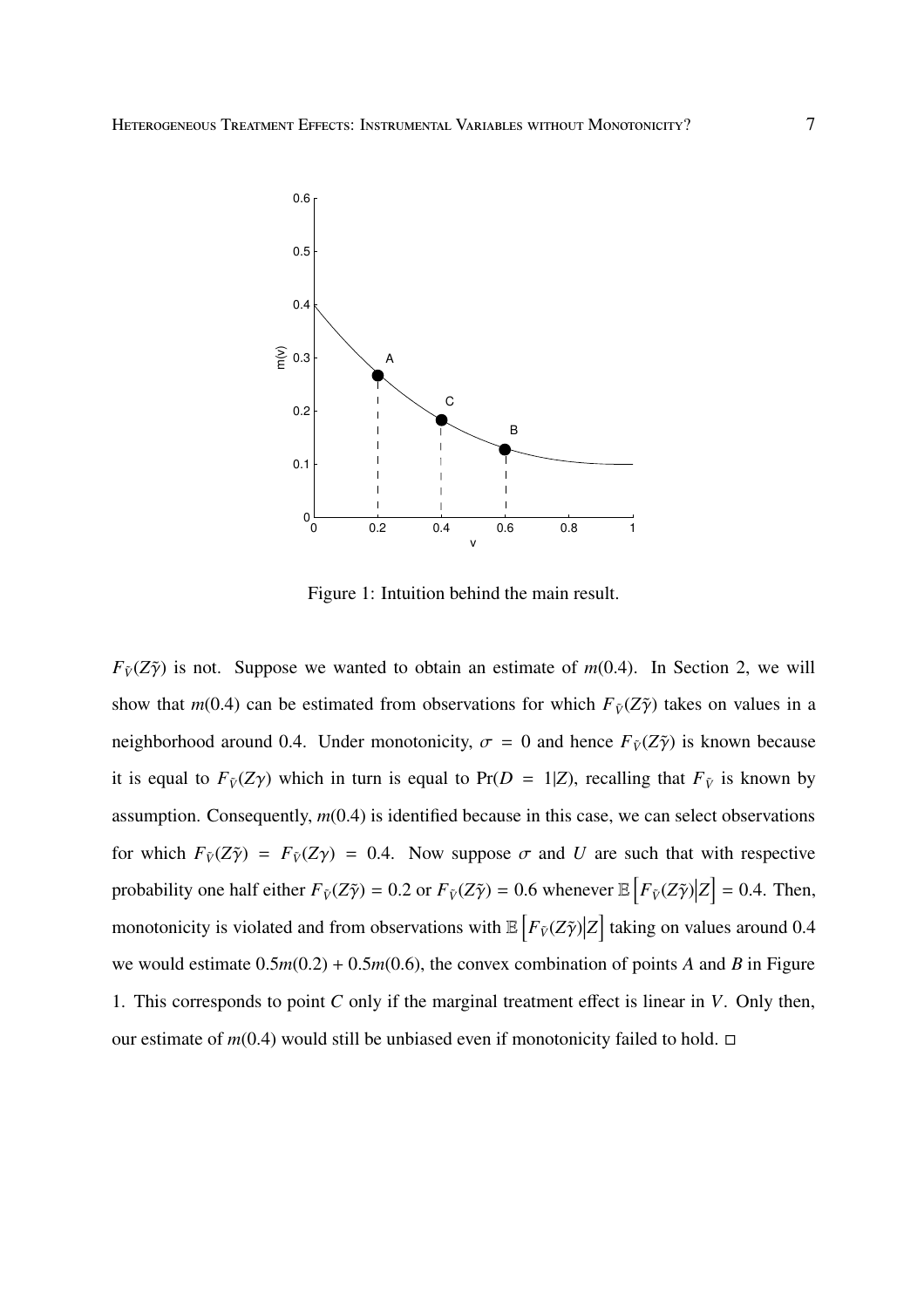### **1.3 Related Results**

Heckman, Urzua, and Vytlacil (2006) discuss in detail that in the framework considered here, if  $\sigma = 0$ , outcomes of choices are allowed to be heterogeneous in a very general way, but choices itself are not. They therefore advocate the denomination "uniformity" instead of "monotonicity" for this central identifying condition.

Formal representation results have been derived by Vytlacil (2002) who shows that monotonicity can equivalently be expressed in terms of a selection model. Vytlacil (2006) provides a class of nonseparable latent index functions which will have equivalent representations as additively separable or linear index functions. Monotonicity holds for all elements of this class. Central to this representation result is that the impact of instrumental variables on the treatment decision can be separated from the impact of unobservables. Heckman, Urzua, and Vytlacil (2006) discuss this result and relate it to the notion of index sufficiency.

Consequences of a violation of monotonicity have informally been discussed in Angrist, Imbens, and Rubin (1996) who relate the bias in estimates of the local average treatment effect to the proportion of units for which monotonicity does not hold and the difference in local average treatment effects between those units and the ones for which monotonicity holds. In this paper, we try to relate those quantities to structural features of the model, namely  $\sigma$  and properties of the marginal treatment effect.

### **1.4 Plan of the Paper**

Section 2 lays out the formal framework. Section 3 contains the main theoretical results. We illustrate our findings and assess the accuracy of the approximation to the bias term in a Monte Carlo study which is carried out in Section 4. Section 5 concludes.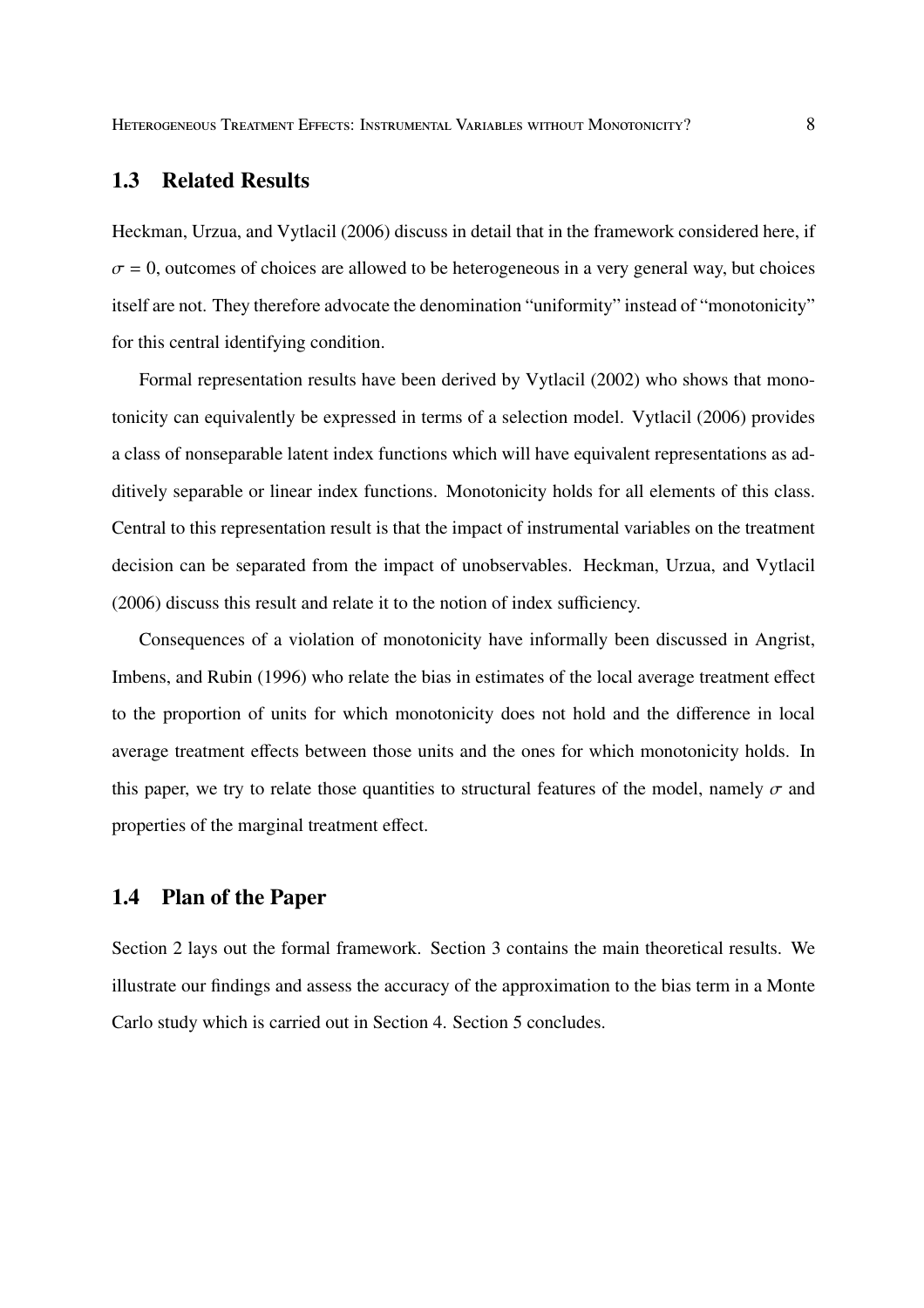# **2 Formal Framework and Identification under Monotonicity**

We adopt the usual convention in program evaluation and say that if a unit is not treated, we observe an indicator variable  $D$  being equal to zero and a realization of  $Y_0$ , and if it is treated, we observe *D* being equal to one and a realization of  $Y_1$ . Usually,  $Y_0$  and  $Y_1$  are referred to as potential outcomes. They are real valued scalar random variables. We write  $Y = (1-D)Y_0 + DY_1$ . Our analysis can be thought of as being conditional on exogenous covariates as, e.g., in Vytlacil (2002).

As we have argued in the introduction we focus on the class of models in which identifying power is derived from exogenous variation in instrumental variables. We denote the *k*-vector of instrumental variables by *Z* and express their impact on the treatment decision in terms of a selection model. A conventional selection model is of the form

$$
D = \mathbb{I}\{\tilde{P}(Z) \ge \tilde{V}\}
$$

with a nonparametric index  $\tilde{P}(Z)$ ,  $\tilde{P}: \mathbb{R}^k \to \mathbb{R}$  and scalar  $\tilde{V}$ . Instead, we consider models where the nonparametric index is perturbed:

$$
D = \mathbb{I}\{\tilde{Q}(\tilde{P}(Z), \sigma U) \ge \tilde{V}\}.
$$
\n<sup>(1)</sup>

 $\tilde{Q}$ :  $\mathbb{R}^2 \to \mathbb{R}$  is a nontrivial function of the nonparametric index  $\tilde{P}(Z)$ ,  $\sigma \ge 0$  is a scalar and *U* is an additional scalar random variable. Under appropriate conditions on  $\tilde{Q}$  and the distribution of *U* monotonicity is violated in these models if  $\sigma > 0$ .

We make the following assumptions.

ASSUMPTION 1 (Existence of Instruments): *Z is independent of*  $(Y_0, Y_1, \tilde{V})$ .

Assumertion 2 (Random Noise): *(i) U is independent of Z and*  $(Y_0, Y_1, \tilde{V})$ *, (ii) the distribution*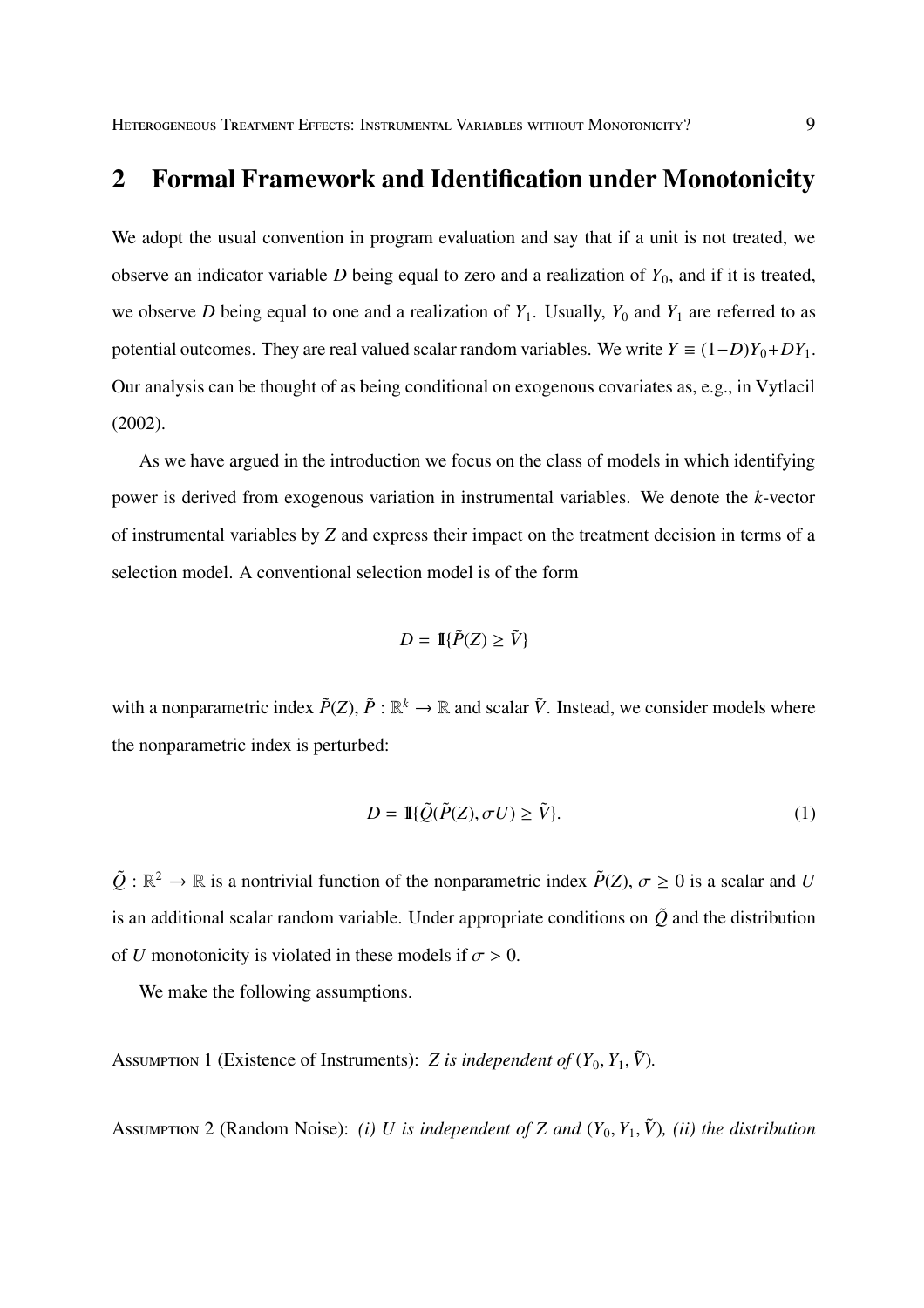*of U is absolutely continuous with respect to Lebesgue measure, and (iii) the support of U is equal to the real line.*

Assumertion 3 (Regularity Conditions I): *(i)*  $Y_0$  *and*  $Y_1$  *have finite first moments and (ii) the distribution of V*˜ *is absolutely continuous with respect to Lebesgue measure.*

Assumption 1 presumes (i) that the instruments can be excluded from the outcome equation and (ii) that they are independent of the selection threshold. This is a considerably weaker condition than conditional independence in matching (Rosenbaum and Rubin, 1983), for example, which precludes the dependence of the pair of potential outcomes,  $(Y_0, Y_1)$ , on unobservables  $\tilde{V}$ . This dependence is sometimes called selection on unobservables and is allowed for here. Assumption 2(i) formalizes the pure randomness of *U*. Assumption 3(i) states regularity conditions which ensure that the parameters of interest are well defined. Part (ii) is for convenience and can be relaxed at some notational cost.<sup>6</sup>

(1) along with Assumptions 1 through 3 constitute a simple framework in which violations of monotonicity can occur. This is possible *even* in cases in which *U* is purely random. Notably, Vytlacil (2006) shows that an equivalent representation of the model, in which monotonicity holds, exists if  $\tilde{Q}$  is strictly monotonic in its first argument and the distribution of  $\tilde{V}$  is degenerate. This will not be assumed here.

W.l.o.g. we can apply a monotone transformation to the expression in curly brackets of (1). By Assumption 3(ii),  $F_{\tilde{v}}(\tilde{v})$  is strictly increasing in  $\tilde{v}$  so that an equivalent representation of the model is given by

$$
D = \mathbb{I}\{Q(\tilde{P}(Z), \sigma U) \ge V\}
$$

with  $Q(\tilde{P}(Z), \sigma U) = F_{\tilde{V}}(\tilde{Q}(\tilde{P}(Z), \sigma U))$  and uniformly distributed  $V = F_{\tilde{V}}(\tilde{V})$ . Observe that this <sup>6</sup>See HV.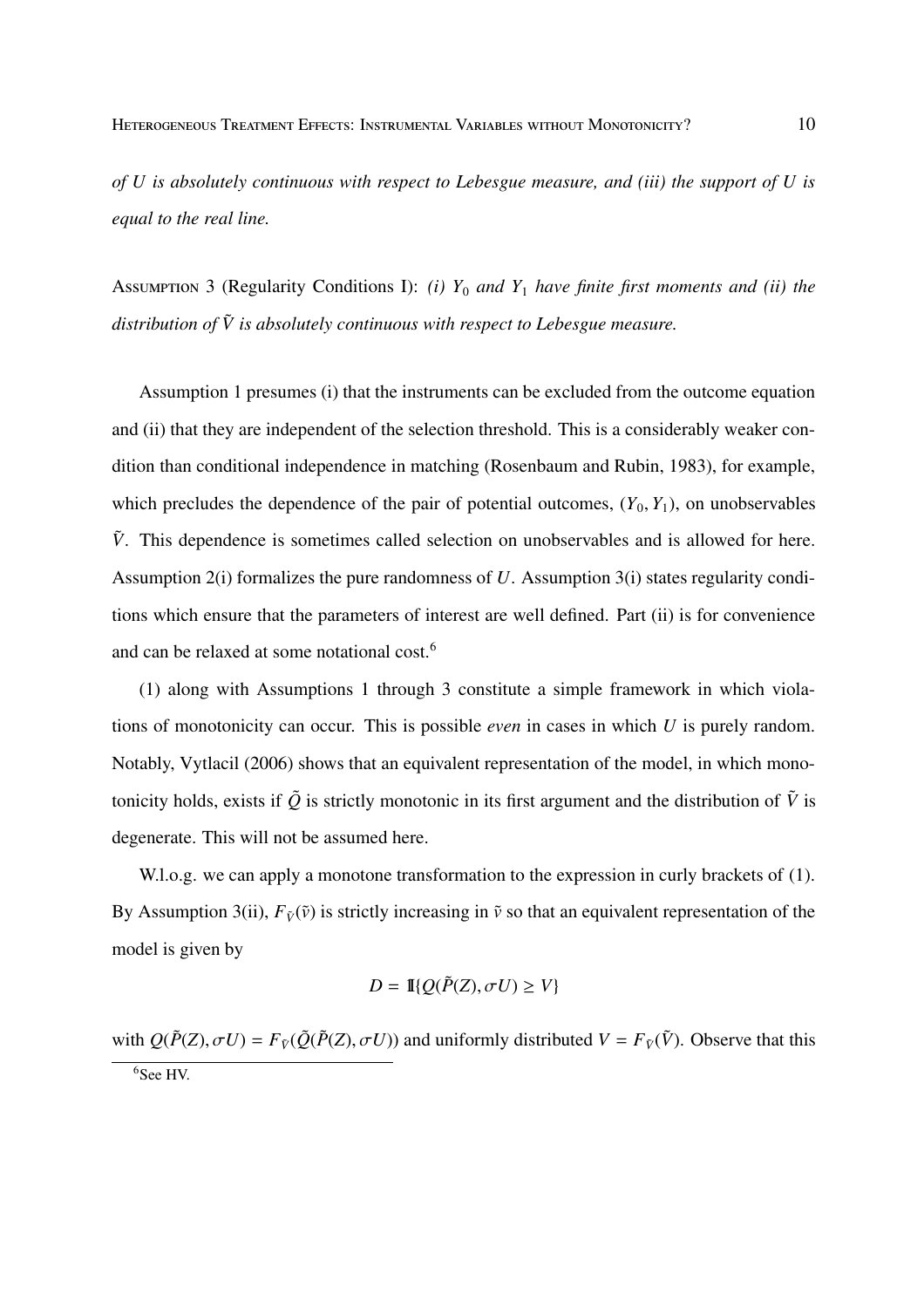HETEROGENEOUS TREATMENT EFFECTS: INSTRUMENTAL VARIABLES WITHOUT MONOTONICITY? 11

implies that

$$
Pr(D = 1|Z = z, U = u) = Pr(V \le Q(\tilde{P}(Z), \sigma U)|Z = z, U = u) = Q(\tilde{P}(z), \sigma u)),
$$

where the last equality follows from *V* being uniformly distributed. This demonstrates that *Q* is a probability measure. Moreover, under Assumption 2(i) *V* is independent of *U* so that by the law of total probability

$$
Pr(D = 1|Z = z) = Pr(V \le Q(\tilde{P}(Z), \sigma U)|Z = z) = Pr(V \le Q(\tilde{P}(z), \sigma U)) = \mathbb{E}[Q(\tilde{P}(z), \sigma U)].
$$

The left hand side of this equation is the so-called propensity score, which we denote by *P*(*Z*). Last, we normalize  $\tilde{P}(Z)$  and  $\tilde{Q}$  so that  $P(Z) = \mathbb{E}[Q(P(Z), \sigma U)|Z]$ , noting that now  $P(Z)$  enters *Q* instead of  $\tilde{P}(Z)$ . Moreover, we normalize *U* to have mean zero and variance 1. Then,  $\sigma$  is the standard deviation of  $\sigma U$ . The normalizations are summarized below.

**NORMALIZATION 1:** *Normalize (i)*  $\tilde{V}$  *to be uniformly distributed, (ii)*  $\tilde{P}$  *and*  $\tilde{O}$  *so that*  $\mathbb{E}[O(P(z), \sigma U)] =$ *P*(*z*) *for any z in the support of Z*, *and* (*iii*) *U so that*  $\mathbb{E}[U] = 0$ ,  $\mathbb{E}[U^2] = 1$ .

For ease of the exposition, from now on we write *P* for *P*(*Z*). Throughout the paper we will think of *P* as being a single scalar instrument that can be constructed from the *k*-vector of instruments as  $P = Pr(D = 1|Z)$ . Given the structure of the model and the assumptions, this is innocuous for our purposes.<sup>7</sup> To summarize, under Normalization 1 we can write the selection model as

$$
D = \mathbb{I}\{Q(P, \sigma U) \ge V\}.
$$
 (2)

<sup>7</sup>See also the discussion in Heckman, Urzua, and Vytlacil (2006) for this interpretation.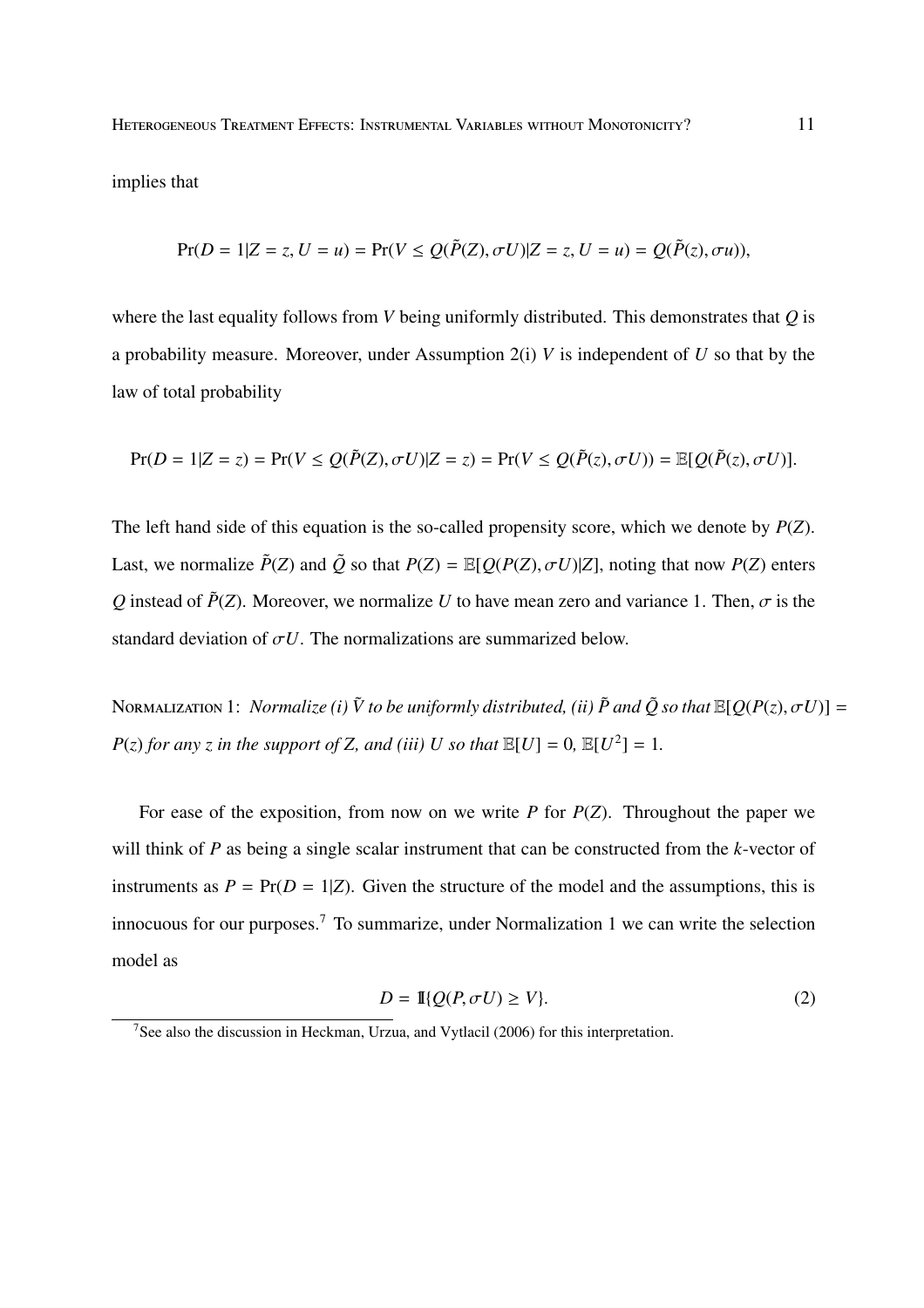#### **2.1 Properties of the Selection Model**

In general,  $Q(P, \sigma U)$  is not identified from observations since *U* and *V* are not observed and the indicator function that is central to the selection model is not invertible in its argument.

However, if  $\sigma = 0$ , under Normalization 1(ii) and Assumption 2(i) we have that for any value *p* of *P*

$$
p = \mathbb{E}[Q(p, 0)] = Q(p, 0)
$$
\n<sup>(3)</sup>

so that in this case we get the trivial result that *Q* is (locally) identified at  $P = p$  and  $\sigma U = 0$ .

Finally, we shall demonstrate in an example that monotonicity is easily violated in this model.

EXAMPLE 3: Let

$$
Q(P, \sigma U) = P + b(P)\sigma U.
$$

Then, if the support of *U* is equal to the real line and  $b(p) \neq b(p')$  monotonicity is violated for  $\sigma > 0$  as there exist realizations *u* and *u'* in the support of *U* so that  $Q(p, \sigma u) > Q(p', \sigma u)$ while  $Q(p, \sigma u') < Q(p', \sigma u')$ . Let, w.l.o.g.,  $p' > p$ . Then, the probability that monotonicity is violated is given by

$$
Pr(Q(p, \sigma U) > Q(p'\sigma U)) = Pr(p + b(p)\sigma U > p' + b(p')\sigma U).
$$

If  $\sigma = 0$  this is equal to 0 as  $p < p'$ . If  $\sigma > 0$  it is

$$
\Pr\left(U > \frac{p'-p}{\sigma(b(p)-b(p'))}\right).
$$

If the distribution of *U* is symmetric about 0 this tends to 0.5 as  $\sigma$  tends to infinity. In the terminology of Angrist, Imbens, and Rubin (1996) this is the fraction of defiars. Finally, observe that the bigger  $p' - p$  the "stronger" the instrument and the more likely monotonicity is to hold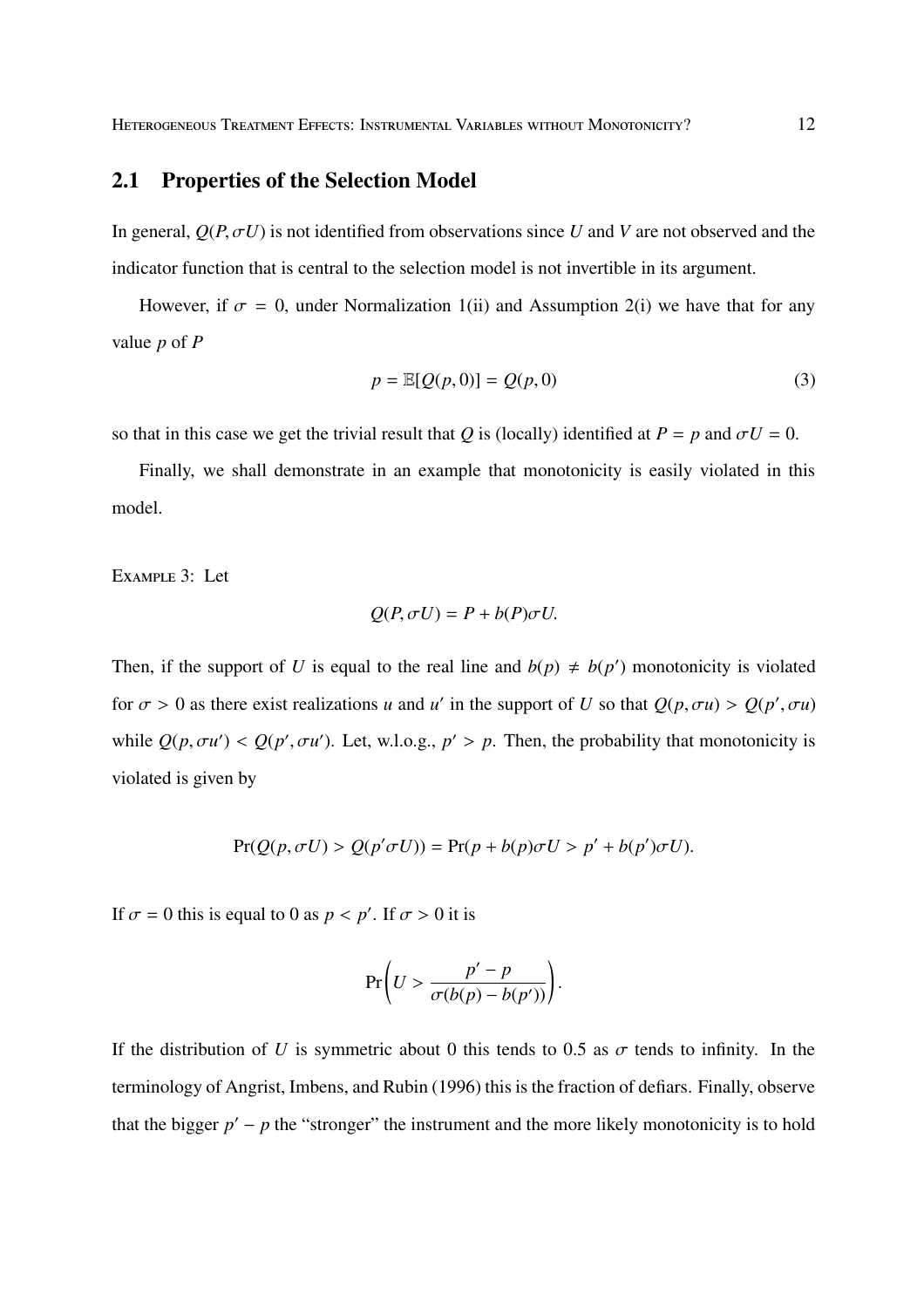in this example.  $\square$ 

# **2.2 Structural Parameters of Interest**

A variety of structural parameters of interest can be expressed in terms of the marginal treatment  $effect<sup>8</sup>$ 

$$
m(v) \equiv \mathbb{E}[Y_1 - Y_0 | V = v]. \tag{4}
$$

The marginal treatment effect by itself is of economic interest in many applications.<sup>9</sup> In this paper, we focus on the bias in estimates of the marginal treatment effect, the population average treatment effect,

$$
\Delta^{\text{ATE}} \equiv \mathbb{E}[Y_1 - Y_0] = \int_0^1 m(v) \, dv,\tag{5}
$$

and the local average treatment effect, for  $v_l < v_h$ ,

$$
\Delta^{\text{LATE}}(v_l, v_h) \equiv \mathbb{E}[Y_1 - Y_0 | v_l \le V \le v_h] = \frac{1}{v_h - v_l} \int_{v_l}^{v_h} m(v) \, dv. \tag{6}
$$

Our results extend easily to other average treatment effect parameters of interest because they can be expressed in terms of the marginal treatment effect, as it is discussed by HV.

Note that by Assumption 3(i) all parameters that are considered here exist.

### **2.3 Identification of Structural Parameters under Monotonicity**

In this subsection we briefly review the identification results by HV and Imbens and Angrist

(1994). In both of them structural parameters of interest are related to the expected value of

<sup>&</sup>lt;sup>8</sup>See HV as well as Heckman, Urzua, and Vytlacil (2006) for a detailed discussion. Angrist, Graddy, and Imbens (2000) derive the marginal treatment effect as the limit form of the local average treatment effect and show that, conversely, the local average treatment effect is an average marginal treatment effect, though not the population average.

 $9$ For empirical studies of the returns to college education see Björklund and Moffitt (1987), Carneiro, Heckman, and Vytlacil (2005), Carneiro and Lee (2005), and Klein (2006). In this context, *V* has the interpretation of unobserved ability which both has an impact on the decision of whether to attend college and the return from doing so. The dependence of this return on unobserved ability is of central interest to policy makers.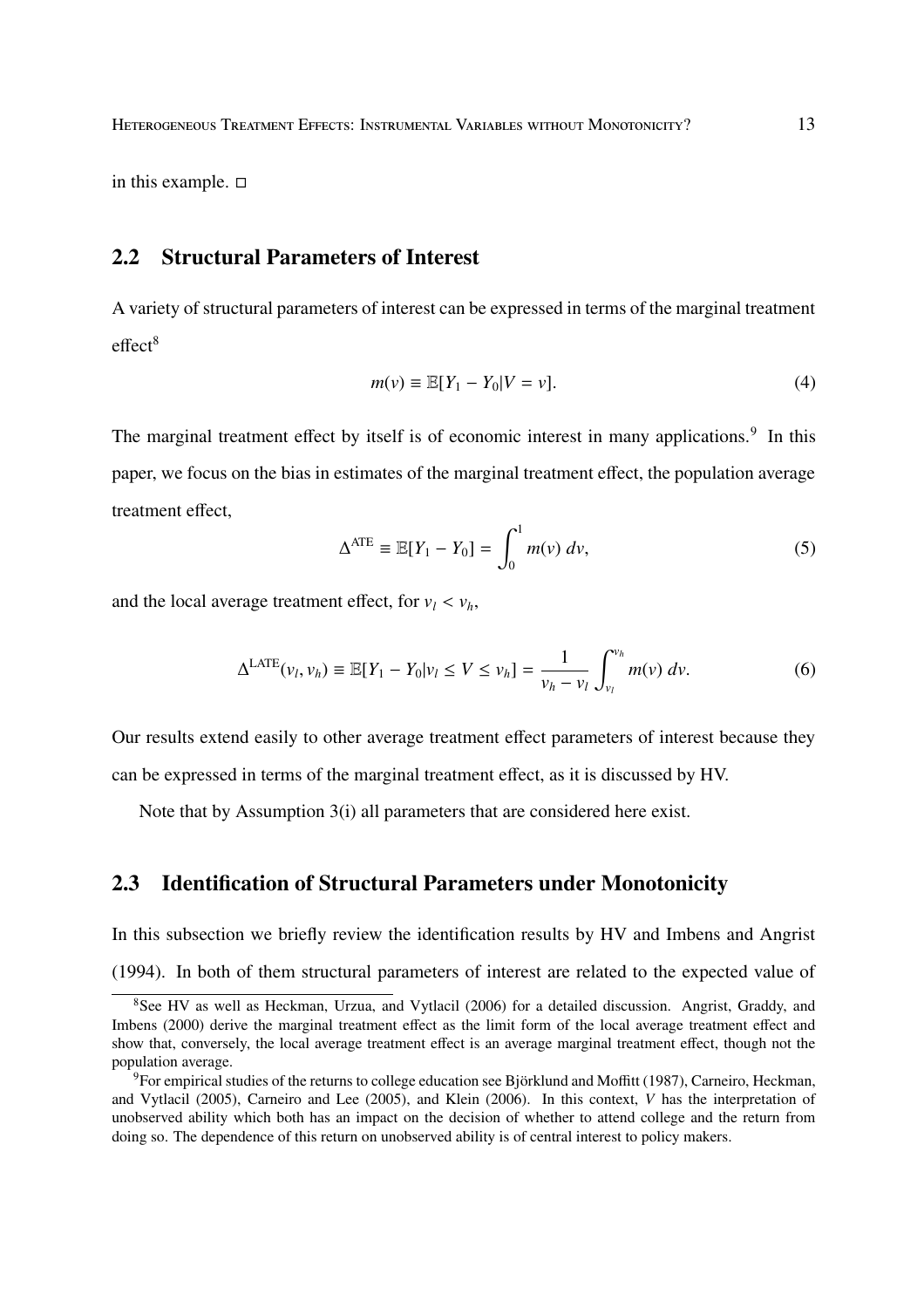the outcome conditional on the propensity score. We first turn to the former which is based on derivatives of this conditional expectation with respect to the propensity score. We then present the latter which is based on the conditional expectation itself.

#### **2.3.1 Derivative Based Approach**

We show that under monotonicity, i.e.  $\sigma = 0$ , the marginal treatment effect is identified at values of *V* which are limit points of the support of *P*.

DEFINITION 1: *For any random variable A we call*  $\tilde{a}$  *a* limit point of the support of *A if A has a continuous density in a neighborhood around a*˜ *which is bounded away from zero.*

Note that at  $A = \tilde{a}$ , if they exist, derivatives of expectations conditional on A are identified from observations.

Under Assumption 1 and 3 and Normalization 1(i) and 1(ii) the marginal treatment effect is identified at  $V = p$  if  $\sigma = 0$  and p is a limit point of the support of  $Q(P, 0)$ . This, by (3), is equivalent to the requirement that *p* is a limit point of the support of *P* since  $Q(p, 0) = p$ . To see that under this condition the marginal treatment effect is identified write

$$
\mathbb{E}[Y|Q(P,0) = p] = \mathbb{E}[Y_0] + \int_0^p m(v) \, dv,\tag{7}
$$

where the integral is equal to

$$
p \cdot \mathbb{E}[Y_1 - Y_0 | D = 1, Q(P, 0) = p] = p \cdot \mathbb{E}[Y_1 - Y_0 | V \le p] = p \cdot \int_0^p m(v) / p \, dv
$$

noting that the density of *V* conditional on  $V \leq p$  is  $1/p$ .

 $\mathbb{E}[Y|Q(P,0) = p]$  is differentiable with respect to p since, by Assumption 3 (i), m is inte-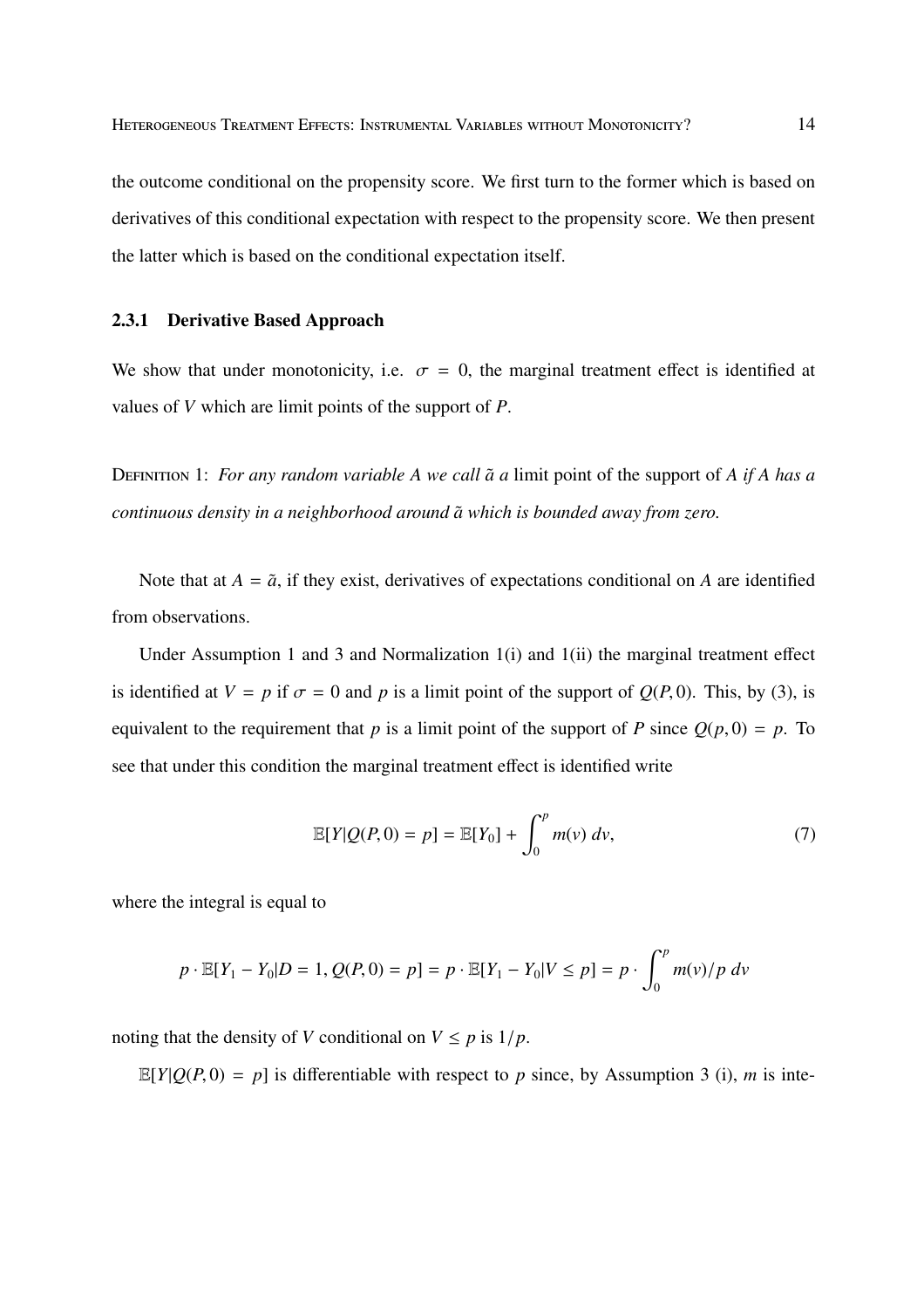grable with respect to *V*. Differentiating both sides of (7) with respect to *p* yields

$$
\frac{\partial \mathbb{E}[Y|Q(P,0) = p]}{\partial p} = m(p) \tag{8}
$$

by Leibnitz' rule. By (3), the left hand side is equal to ∂E[*Y*|*P* = *p*]/∂*p* and is identified from observations at limit points  $p$  of  $P$  so that  $m(p)$  is identified.

If all  $p$  in the open interval  $(0, 1)$  are limit points of the support of  $P$  the average treatment effect is identified via (5) because it is given by the integral over marginal treatment effects, noting that the probability of *V* being either 0 or 1 is equal to zero and first moments are finite. This might be the case if a strong continuously distributed instrument is available. Similarly, by (6) the local average treatment effect between  $p_l$  and  $p_h$  is identified if all  $p$  in the open interval  $(p_l, p_h)$  are limit points of the support of *P*.

#### **2.3.2 Level Based Approach**

The (local) average treatment effect can also be identified from observations under weaker support conditions. Specifically, let  $p_l$  and  $p_h$  be two points of support of *P* with  $p_l < p_h$ . Imbens and Angrist (1994) show that under Assumption 1 and 3(i), if  $\sigma = 0$ ,

$$
\frac{\mathbb{E}[Y|Q(P,0) = p_h] - \mathbb{E}[Y|Q(P,0) = p_l]}{p_h - p_l} = \Delta^{\text{LATE}}(p_l, p_h). \tag{9}
$$

Taking limits for  $p_l \rightarrow p_h$  shows that (9) directly corresponds to (8).

Finally, observe that for the average treatment effect, which is the local average treatment effect for  $p_l = 0$  and  $p_h = 1$ , to be identified from levels we need that 0 and 1 are in the support of *P*. This might be a reasonable assumption in the presence of eligibility rules (Battistin and Rettore, forthcoming) and mandatory participation.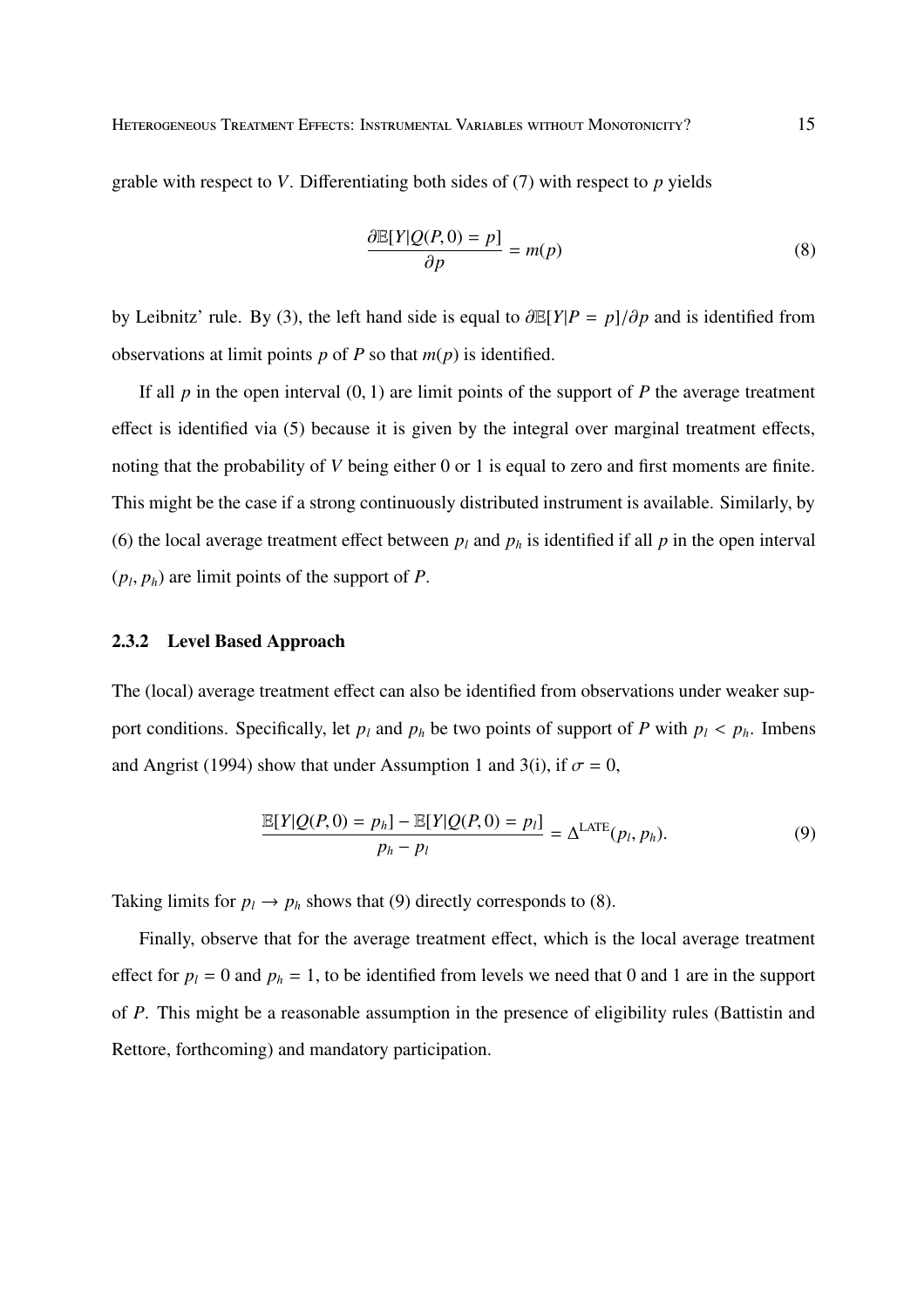# **3 The Impact of Deviations from Monotonicity**

In this section we study the impact of local departures from monotonicity on derivative and level based estimates of structural parameters. The generalized selection model that was developed above is central to this analysis. In particular, monotonicity holds if  $\sigma = 0$ . A local departure from monotonicity is given by a change from  $\sigma = 0$  to a small  $\sigma > 0$ .

We derive approximations to the bias terms by performing second order Taylor series expansions in  $\sigma$  about  $\sigma = 0$ .

As for notation, partial derivatives of a function  $f(a)$  with respect to its argument evaluated at  $a = 0$  are denoted by  $\partial f(0)/\partial a$ . Second and third partial derivatives as well as cross derivatives are denoted accordingly. The approximations will be derived under the following differentiability condition.

Assumertion 4 (Differentiability): *(i)*  $Q(P, \sigma U)$  and  $\partial Q(P, \sigma U)/\partial P$  are twice continuously dif*ferentiable in*  $\sigma U$  *around*  $\sigma U = 0$  *and (ii)*  $m(V)$  *is three times continuously differentiable.* 

The approximation involves a second order approximation of  $Q(P, \sigma U)$  at  $P = p$  in  $\sigma$  about  $\sigma = 0$ ,

$$
Q(p, \sigma U) = Q(p, 0) + (\sigma U) \cdot \frac{\partial Q(p, 0)}{\partial (\sigma U)} + (\sigma U)^2 / 2 \cdot \frac{\partial^2 Q(p, 0)}{\partial (\sigma U)^2} + o(\sigma^2).
$$
 (10)

Proposition 1 provides conditions on *Q* under which monotonicity is violated in the absence of an approximation error and relates the fraction of observations for which monotonicity is violated to  $\sigma$ .

P 1: *Let Normalization 1(ii), Assumption 2 and 4(i) hold. Moreover, let*

$$
Q(P, \sigma U) = Q(P, 0) + (\sigma U) \cdot \frac{\partial Q(P, 0)}{\partial(\sigma U)} + (\sigma U)^2 / 2 \cdot \frac{\partial^2 Q(P, 0)}{\partial(\sigma U)^2}.
$$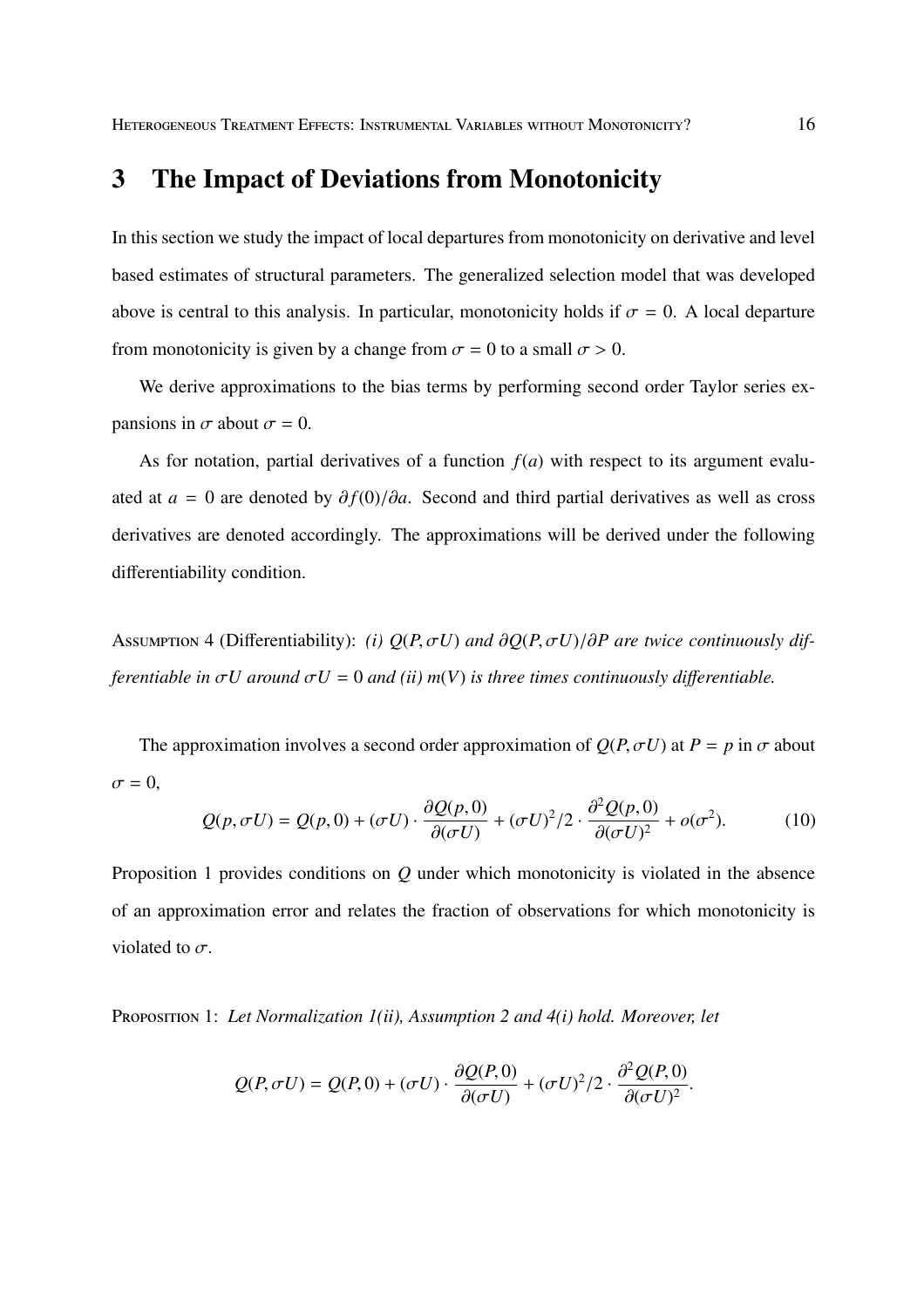*(i) Then, for two values*  $p < p'$  *of P with*  $\frac{\partial^2 Q(p,0)}{\partial (cL)^2}$  $\frac{\partial^2 Q(p,0)}{\partial(\sigma U)^2} \neq \frac{\partial^2 Q(p',0)}{\partial(\sigma U)^2}$  $\frac{\partial^2 Q(p^r,0)}{\partial(\sigma U)^2}$  monotonicity is violated if  $\sigma > 0$  and

$$
\left(\frac{\partial Q(p',0)}{\partial \sigma U} - \frac{\partial Q(p,0)}{\partial \sigma U}\right)^2 - 2 \cdot \left(p' - p\right) \cdot \left(\frac{\partial^2 Q(p',0)}{\partial (\sigma U)^2} - \frac{\partial^2 Q(p,0)}{\partial (\sigma U)^2}\right) > 0.
$$
 (11)

*(ii) Under this condition, the fraction of observations with*  $Q(p, \sigma U) > Q(p', \sigma U)$  *approaches* 1 *as*  $\sigma$  *tends to infinity. (iii)* If *U is uniformly distributed this fraction is strictly increasing in*  $\sigma$ .

Observe from (11) that for a given  $\sigma$ , if  $\partial Q(P, \sigma U)/\partial(\sigma U)$  depends on *P* while  $\partial^2 Q(P, \sigma U)/\partial(\sigma U)^2$ is sufficiently small, monotonicity is violated. This is similar to the observation in Example 3, namely that for  $\partial^2 Q(P, \sigma U)/\partial(\sigma U)^2 = 0$  monotonicity is always violated. The second and third part of the proposition show that it is reasonable to use  $\sigma$  as a measure for the degree of the violation of monotonicity.

Under Normalization  $1(iii)^{10}$ ,

$$
Var(Q(P, \sigma U | P = p)) = \sigma^2 \cdot \left(\frac{\partial Q(p, 0)}{\partial(\sigma U)}\right)^2 + o(\sigma^2).
$$

For the ease of the exposition we denote the approximation to the left hand side by

$$
\sigma_p^2 \equiv \sigma^2 \cdot \left(\frac{\partial Q(p,0)}{\partial (\sigma U)}\right)^2.
$$
 (12)

### **3.1 Bias of Derivative Based Estimates**

The main result is summarized in the following proposition.

<sup>10</sup>Under Assumption 2, 
$$
Var(Q(P, \sigma U)|P = p) = Var(Q(p, \sigma U))
$$
. From (10) we have  
\n
$$
Var(Q(p, \sigma U)) = Var(Q(p, 0) + \partial Q(p, 0)/\partial(\sigma U) \cdot (\sigma U) + \partial^2 Q(p, 0)/\partial(\sigma U)^2 \cdot (\sigma U)^2/2) + o(\sigma^2)
$$
\n
$$
= Var(\partial Q(p, 0)/\partial(\sigma U) \cdot (\sigma U)) + o(\sigma^2),
$$

where for the second equality we perform a second order Taylor series expansion in  $\sigma$  about  $\sigma = 0$  and let multiples of  $\sigma^3$  and  $\sigma^4$  enter the remainder term.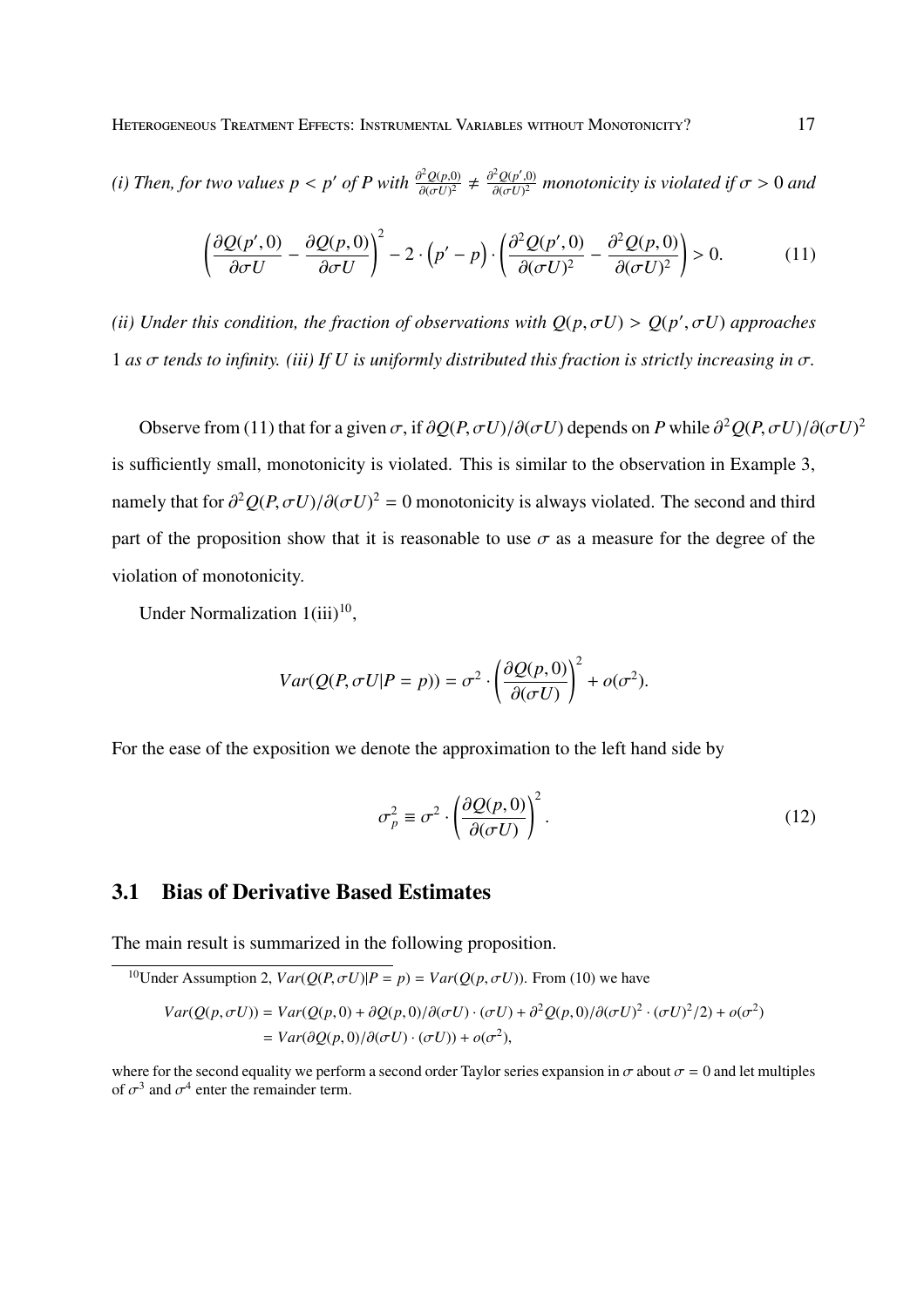PROPOSITION 2: Let the selection model be given by (1) and let p be a limit point of the support of *P. Then, under Assumptions 1-4 and Normalization 1 the bias of the derivative based estimate*  $of$  *m*(*p*)*,*  $∂E[Y|P = p]/∂P$ *, is given by* 

$$
B^{MTE*}(p) = \frac{1}{2} \cdot \sigma_p^2 \cdot \frac{\partial^2 m(p)}{\partial p^2} + \frac{1}{2} \cdot \frac{\partial \sigma_p^2}{\partial p} \cdot \frac{\partial m(p)}{\partial p} + o(\sigma^2). \tag{13}
$$

*Proof.* Appendix. □

The approximation to the bias term consists of two parts. The first part is given by the product of the variance of  $Q(P, \sigma U)$  conditional on  $P = p$  and the second derivative of the marginal treatment effect at  $V = p$ . This shows that instead of the marginal treatment effect at  $V = p$ , a weighted average of marginal treatment effects is estimated. The second part of the bias term arises because the conditional variance of *Q* depends on *p*. From the formula in Proposition 2 the bias in derivative based estimates of the average and local average treatment effect can be obtained by integrating over values of  $p$ , as suggested by (5) and (6).

COROLLARY 2.1: Let the selection model be given by (1) and let all  $p \in (p_l, p_h)$  be limit points of *the support of P. Then, under Assumptions 1-4 and Normalization 1 the bias of the derivative based estimate of the local average treatment e*ff*ect between p<sup>l</sup> and p<sup>h</sup> is given by*

$$
B^{LATE*}(p_l, p_h) = \frac{1}{2} \cdot \frac{1}{p_h - p_l} \cdot \left( \sigma_{p_h}^2 / 2 \cdot \frac{\partial m(p_h)}{\partial V} - \sigma_{p_l}^2 / 2 \cdot \frac{\partial m(p_l)}{\partial V} \right) + o(\sigma^2).
$$
 (14)

If  $p_l = 0$  and  $p_h = 1$  this is the bias in the derivative based estimate of the average treatment *e*ff*ect, B ATE*∗ *D .*

*Proof.* Appendix. □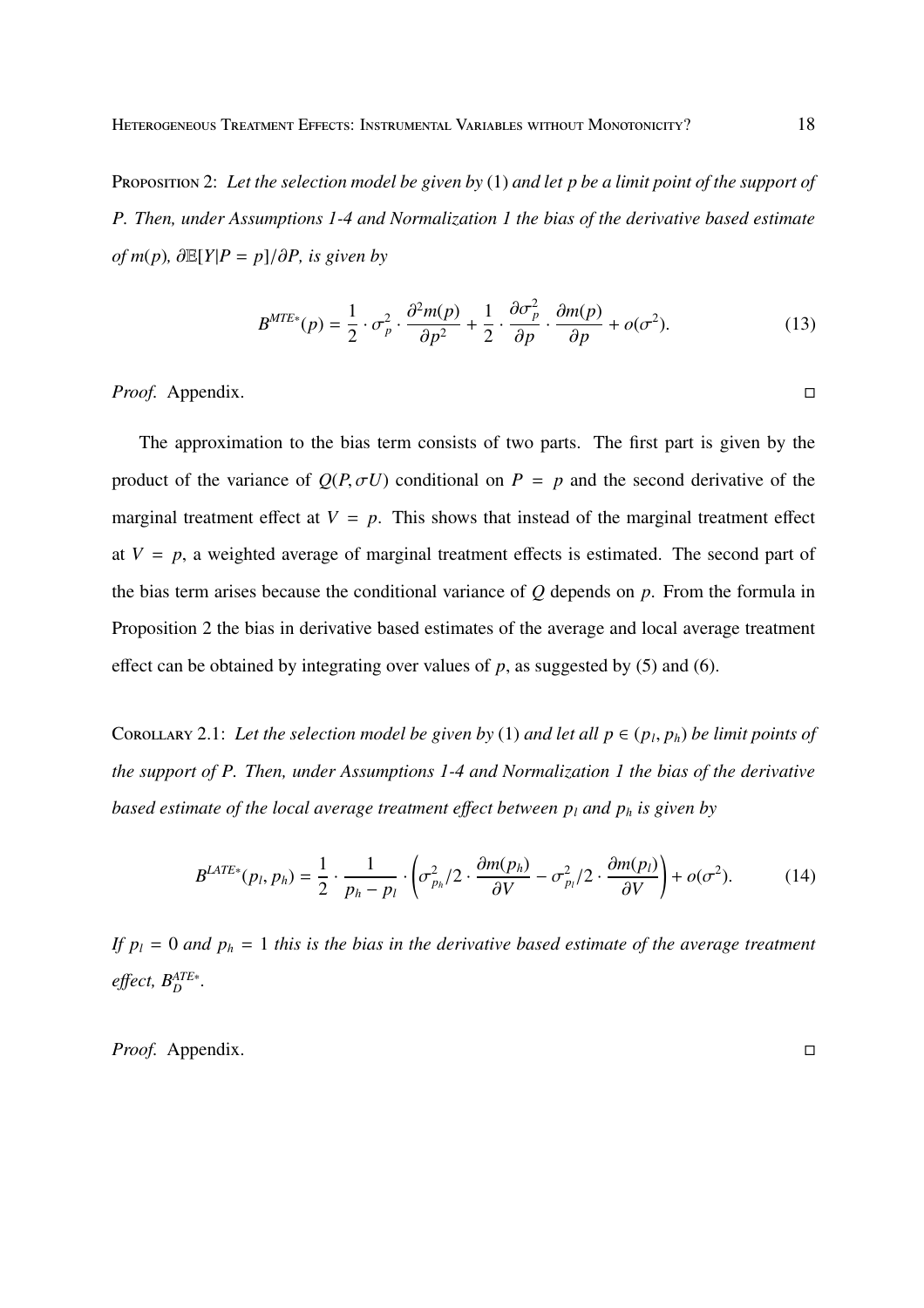#### **3.2 Bias in Level Based Estimates**

We can prove that the bias in level based estimates of treatment effect parameters is equal to the bias in derivative based estimators.

PROPOSITION 3: Let the selection model be given by (1) and let  $p_l$  and  $p_h$  be in the support P. *Then, under Assumptions 1-4 and Normalization 1 the bias of the level based estimate of the local average treatment e*ff*ect between p<sup>l</sup> and ph,*

$$
\frac{\mathbb{E}[Y|P=p_h]-\mathbb{E}[Y|P=p_l]}{p_h-p_l},
$$

is equal to the bias of the derivative based estimate in (14). If  $p_l = 0$  and  $p_h = 1$  this is again *the bias in level based estimates of the average treatment e*ff*ect.*

*Proof.* Appendix. □

## **3.3 Practical Relevance**

Under appropriate conditions, the variance of *Q* conditional on *P* can be estimated (Ichimura and Thompson, 1998). Then, a bias correction procedure in which we substitute biased estimates for the first and second derivative of the marginal treatment effect is feasible in the sense that the order of the approximation error remains unchanged. This is the case because the approximations to the bias terms are multiples of  $\sigma^2$  and the order of the approximation error is  $o(\sigma^2)$ .

If the variance of *Q* conditional on *P* is unknown, a sensitivity analysis can be undertaken by calculating the approximation to the bias term for different values of  $\sigma_p^2$  and  $\partial \sigma_p^2/\partial p$ .

In general, our analysis has shown that the curvature of the marginal treatment effect determines the magnitude of the bias when monotonicity does not hold. As a rule of thumb, we have that the less curved the marginal treatment effect is in its argument, the less biased estimates are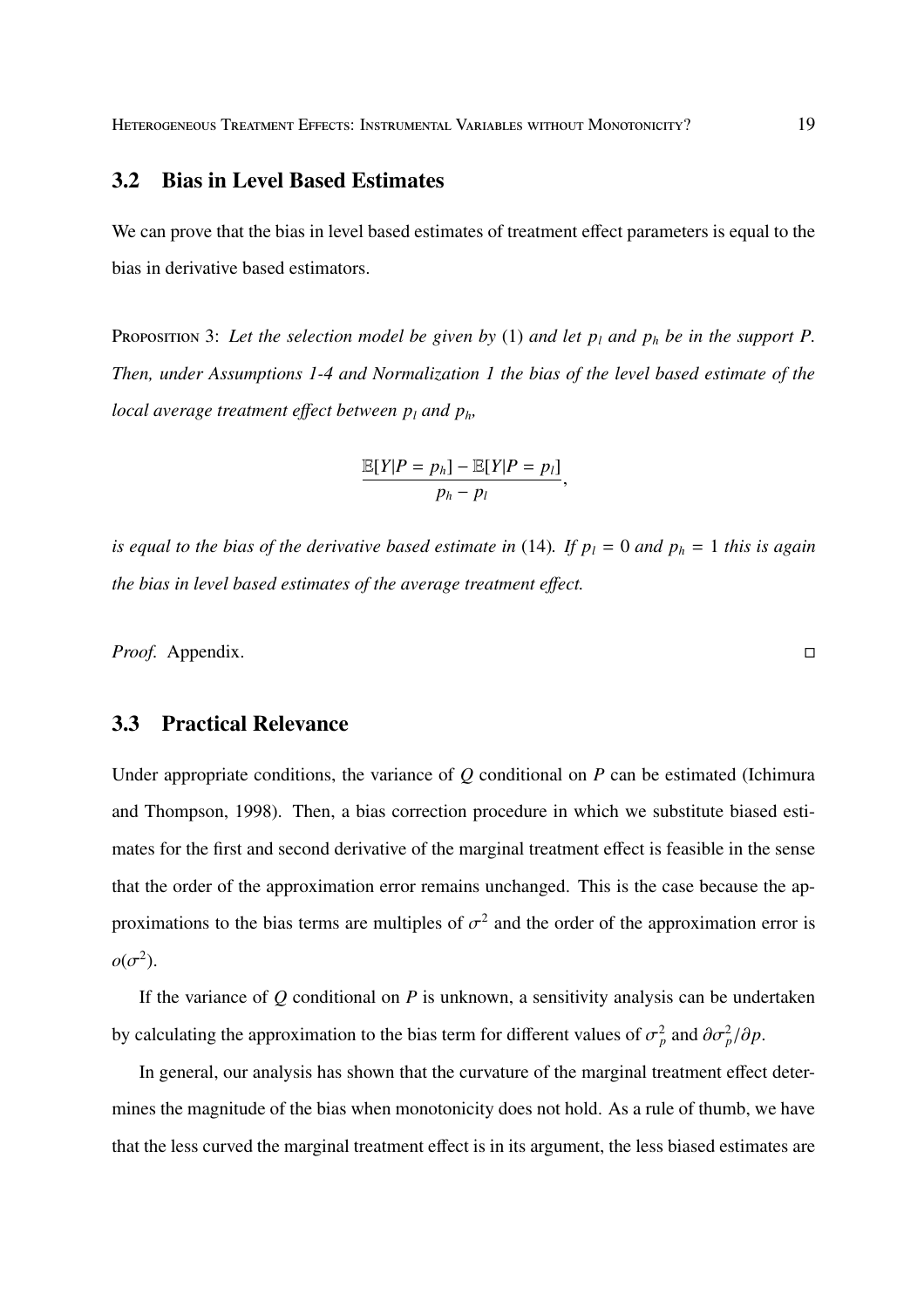when monotonicity does not hold. A particularly interesting result is that the bias is of order  $o(\sigma^2)$  if the marginal treatment effect is linear in *V* = *v* This is a testable condition on the data generating process because it implies that  $E[Y|P = p]$  is quadratic in *p*.

In fact, this observation yields identifying conditions which do not involve monotonicity but allow for selection on unoberservables. We summarize this finding in a proposition.<sup>11</sup>

PROPOSITION 4: Let the marginal treatment effect be linear in v so that

$$
\mathbb{E}[Y|Q(P,\sigma U) = q] = \alpha + \beta q + \gamma q^2 \tag{15}
$$

*for some constants* α, β, γ*. Moreover, let Assumptions 1-3 hold and let the variance of Q*(*P*,σ*U*) *conditional on P be equal to* σ˜ *. Then, the marginal, average, and local average treatment e*ff*ect are identified if the the support of the propensity score contains at least three points.*

*Proof.* By (15),

$$
\mathbb{E}[Y|P = p] = \alpha + \beta \mathbb{E}[Q(P, \sigma U)|P = p| + \gamma \mathbb{E}[Q(P, \sigma U)^{2}|P = p|
$$

$$
= \alpha + \beta p + \gamma (\tilde{\sigma} + p^{2})
$$

$$
= \tilde{\alpha} + \beta p + \gamma p^{2},
$$

where  $\tilde{\alpha} = \alpha + \gamma \tilde{\sigma}$ . Thus,  $\beta$  and  $\gamma$  are identified from observations by the support condition. Consequently, the marginal treatment effect, which is given by the derivative of (15) with respect to *q*,

$$
m(q) = \beta + 2\gamma q,
$$

is identified since it is a function of  $\beta$  and  $\gamma$  and can be evaluated at values q. Consequently, the average and local average treatment effect are identified by the relationships (5) and (6).  $\Box$ 

 $<sup>11</sup>$ As before, we can think of the exposition here as being conditional on exogenous covariates.</sup>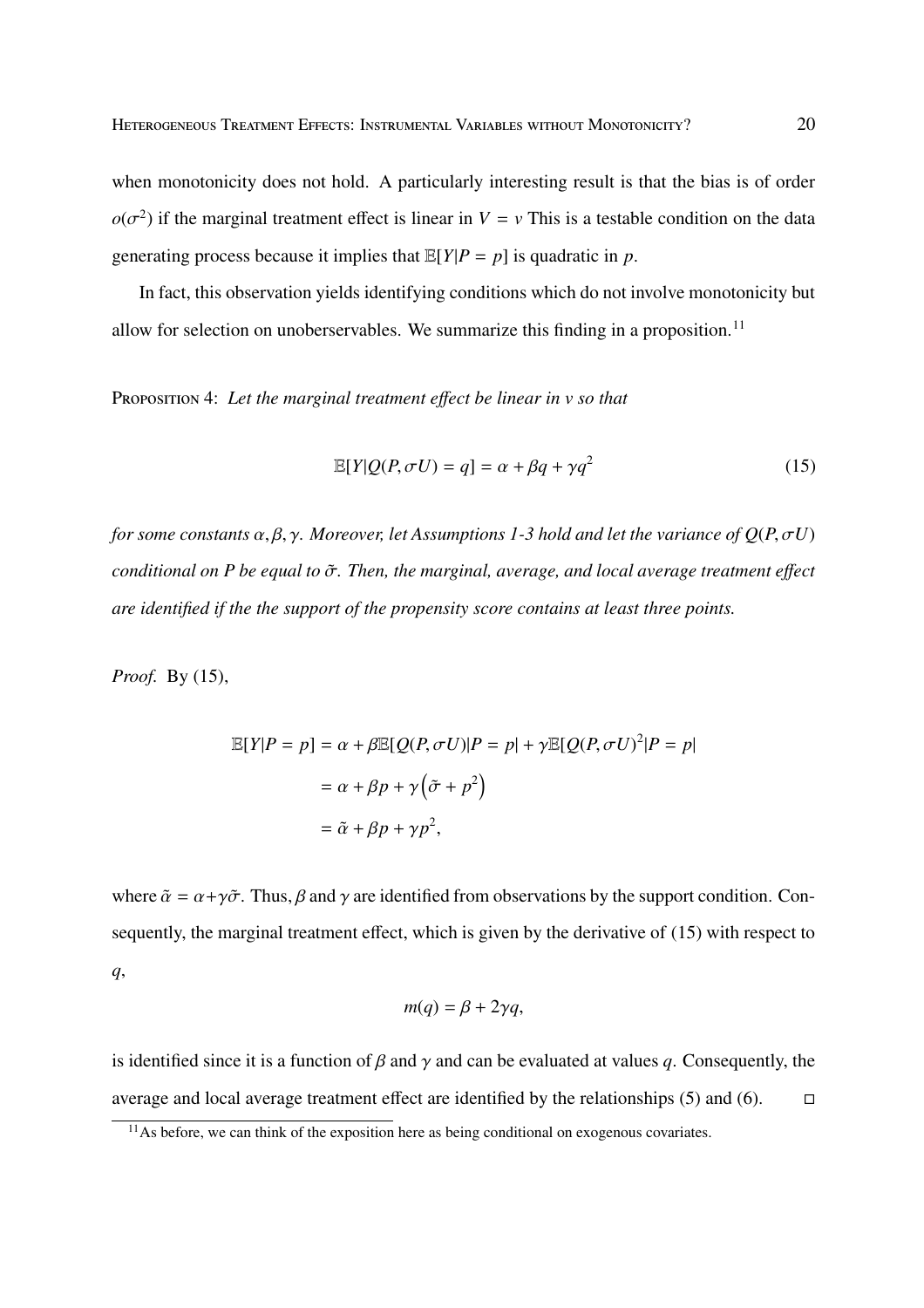

Figure 2: One draw of generated data for  $\rho = 3$ .

# **4 Monte Carlo**

We simulated data in order to characterize the bias that arises from a violation of the monotonicity assumption as well as the accuracy of our analytical approximation to the bias term. For  $R = 1.000$  repetitions and values of a curvature parameter  $\rho$  we generated  $N = 2.000$  data points. Since biases of estimates of average treatment effect parameters are functions of biases of estimates of the marginal treatment effect we focus on the respective mean bias in estimates of the marginal treatment effect as a function of the curvature  $\rho$ .

Specifically, we drew values of *P* and *V* from a uniform distribution, with respective support [0.2, 0.4] and [0, 1]. Values of *U* were drawn from a standard normal distribution and  $\sigma = 0.1$ . We let  $Q = P + \sigma U - P \cdot \sigma U$ . Next, we calculated  $D = \mathbb{I}{Q \geq V}$ . Notice that by construction, monotonicity of the treatment decision in *Q* holds whereas monotonicity in *P* is violated. In the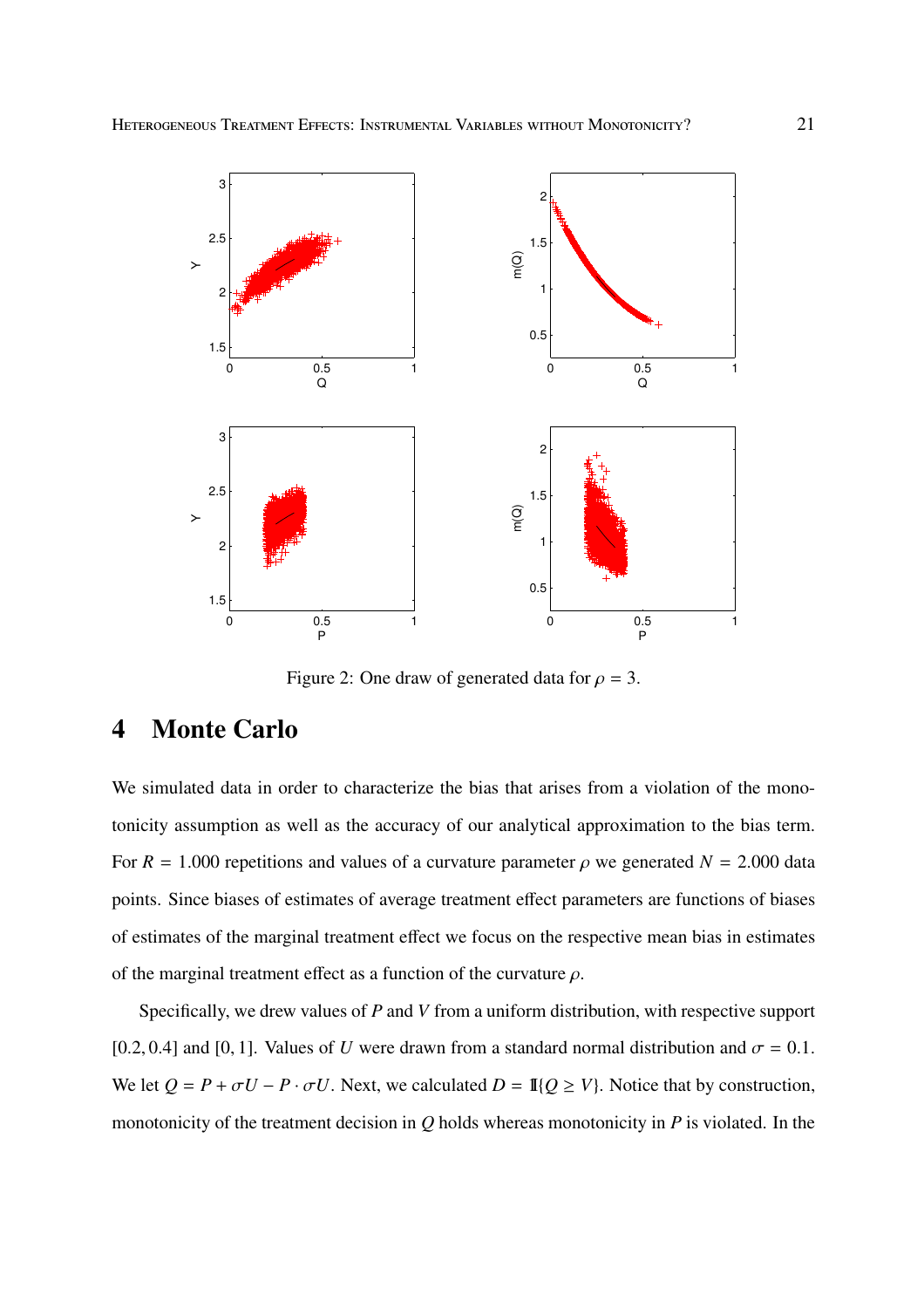

Figure 3: Distribution of estimates of  $m(0.3)$  based on *P* and *Q*.  $\rho = 3$ . The true value is 1.0145.

spirit of the empirical results in Carneiro, Heckman, and Vytlacil (2005) we let

$$
Y = 2.2 + 0.5Q - \frac{(1 - Q)^{\rho+1}}{\rho + 1} + \varepsilon,
$$

where  $\varepsilon$  was drawn from a normal distribution with mean 0 and variance 0.05. In their application, the treatment decision is whether to attend college or not. For  $\rho = 2$  our simulations yield data similar to theirs. Since monotonicity in *Q* holds, we get by (8) that the marginal treatment effect at  $V = q$  is given by the derivative of  $E[Y|Q]$  with respect to *Q*, evaluated at  $Q = q$ :

$$
m(q) = 0.5 + 1.5(1 - q)^{\rho}.
$$

It is decreasing in *q*. The second and third derivative are  $\partial m(q)/\partial V = -1.5\rho(1-q)^{\rho-1}$  and  $\partial^2 m(q)/\partial V^2 = 1.5\rho(\rho - 1)(1 - q)^{\rho - 2}$ , respectively. Observe that for  $\rho = 1$  the marginal treatment effect is linear in *q* whereas for  $\rho > 1$  it is a convex function of *q*. For low values of *q*, e.g.  $q = 0.3$  this function is the more convex the higher  $\rho$ .

For this Monte Carlo, estimates of the marginal treatment effect as well as its first and second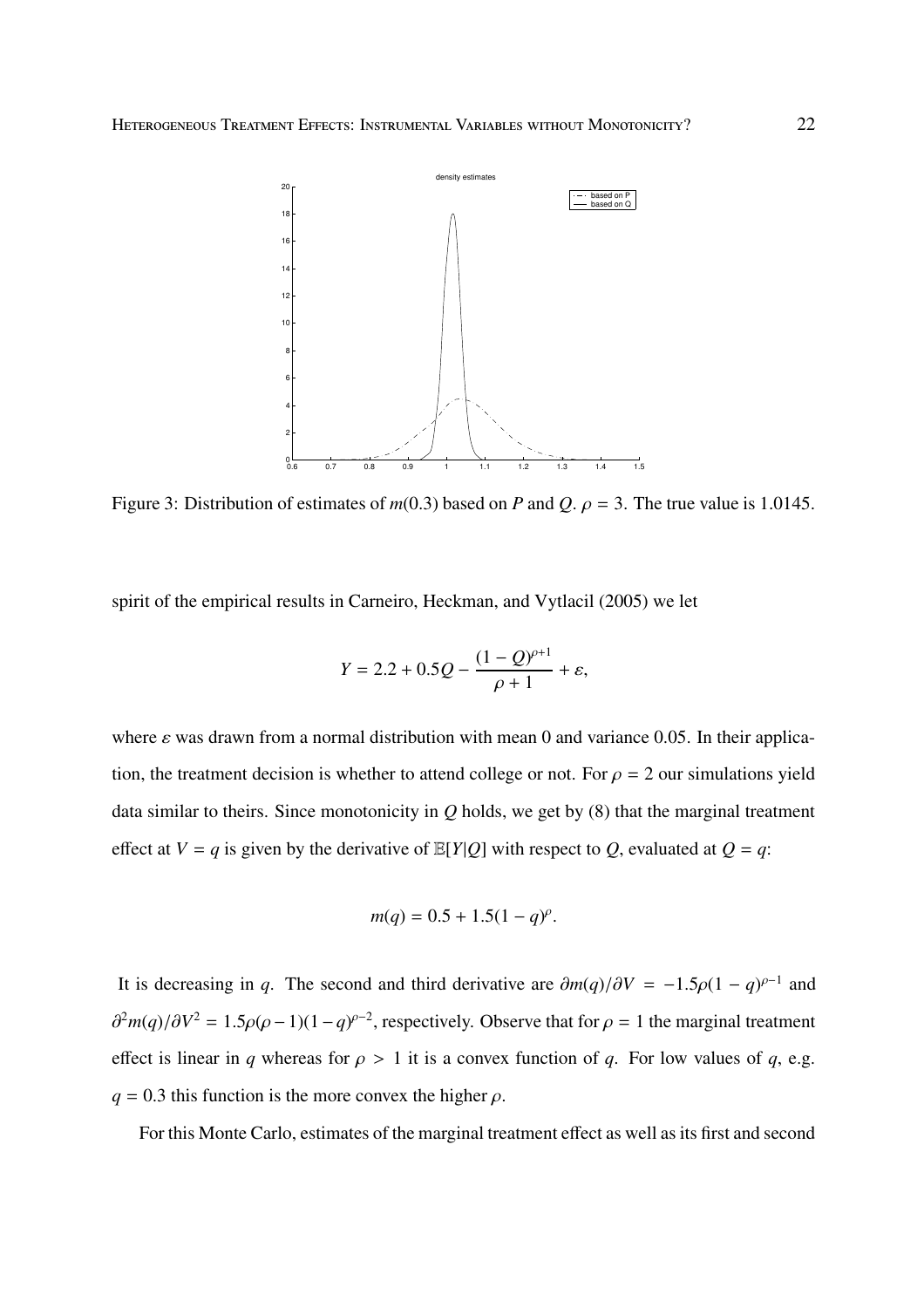

Figure 4: The marginal treatment effect for different values of  $\rho$  on the left and the bias as well as the accuracy of the approximation as a function of  $\rho$ , for  $V = 0.3$ , on the right. Respective sample means across 1, 000 repetitions were calculated.

derivative were obtained by fitting a third order polynomial to the data.

Figure 2 shows one draw of generated data for  $\rho = 3$ . Solid lines are estimated means over all repetitions. On the left, values of *Y* are plotted against values of *P* and *Q*. On the right, the marginal treatment effect evaluated at values of *Q*, *m*(*Q*), is plotted against values of *P* and *Q*. Obviously, when we plot *m*(*Q*) against *Q* we get the marginal treatment effect itself. However, plotting *m*(*Q*) against *P* yields a distribution of marginal treatment effects for every *P*.

Figure 3 shows the distribution of estimates of *m*(0.3) that are based on *P* and *Q*. Monotonicity of *D* with respect to *Q* holds by construction, whereas monotonicity of *D* with respect to *P* is violated. The figure shows that estimates based on *P* are in general upward biased and more dispersed.

In Section 3 we have shown that the bias which arises from a violation of the monotonicity assumption is the higher the more convex the marginal treatment effect is in *v*. Next, in Figure 4, we plot the dependence of the mean bias in estimates of the marginal treatment effect at  $V = 0.3$  against  $\rho$ . Additionally, we plot the analytical approximation to the bias term, where we treat  $m(V)$  as known, and the estimated approximation, where we use an estimate of the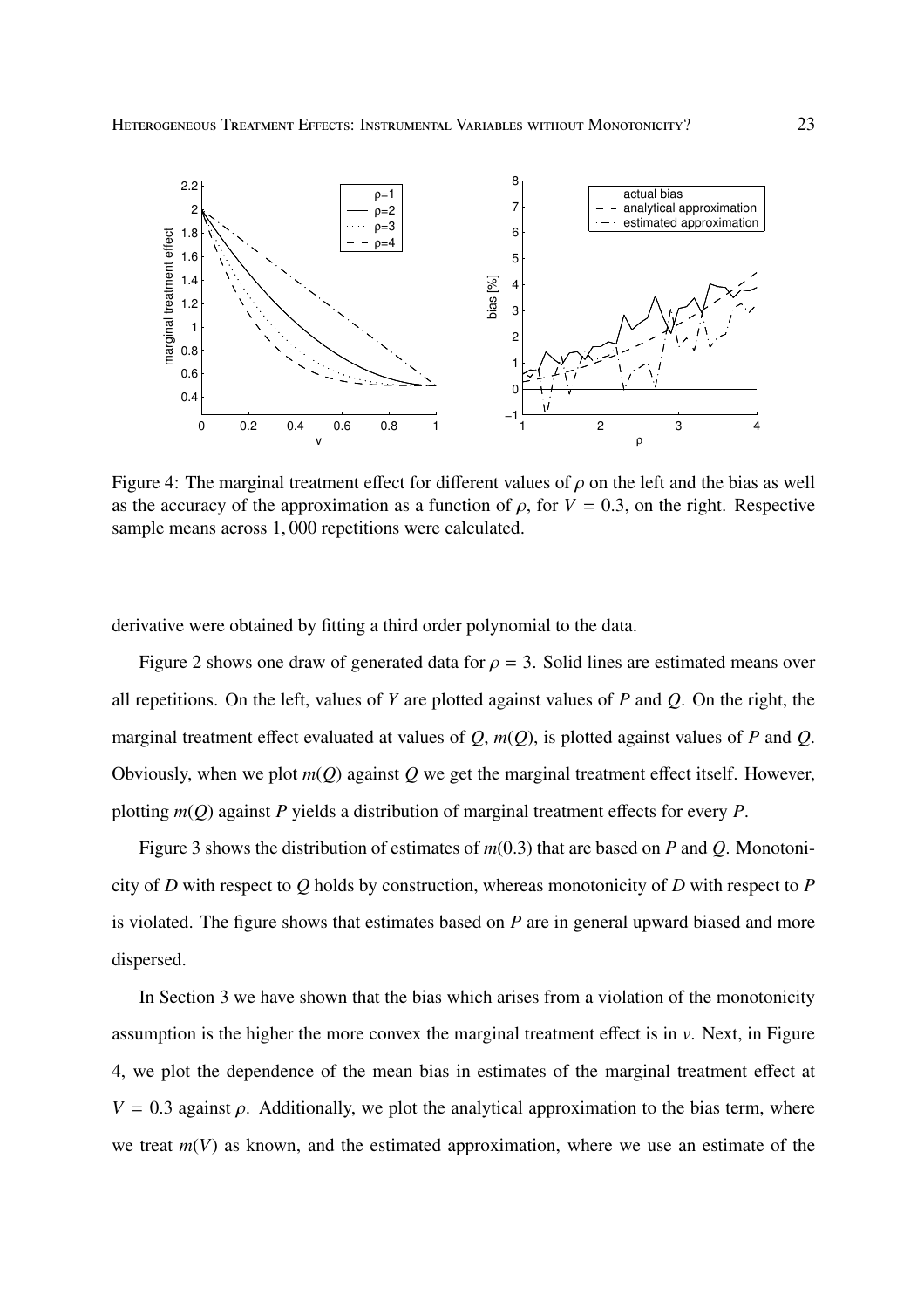second derivative of the marginal treatment effect at  $V = 0.3$  that is based on *P*. In both cases, the sample variance of *Q* conditional on *P* and the derivative thereof with respect to *P* have been used. Figure 4 demonstrates that the approximation is reasonably accurate.

# **5 Concluding Remarks**

This paper has provided a formal analysis of the consequences of a violation of the monotonicity assumption. Approximations to respective bias terms have been derived. They are functions of features of the underlying structure: a measure for the degree of violation of the monotonicity assumption and the marginal treatment effect. In general, we find that estimates are the more sensitive to violations of monotonicity the more curvature the marginal treatment effect exhibits in *V*. This analytical result was illustrated in a Monte Carlo study.

The bias can be estimated from the data up to a parameter  $\sigma_p$  and  $\partial \sigma_p / \partial p$  without changing the order of the approximation error. Therefore, our results have practical relevance which we summarize in the following three points. First, a bias correction procedure is available if the researcher is willing to make additional assumptions in order to estimate  $\sigma_p$  and  $\partial \sigma_p / \partial p$ . Second, a sensitivity analysis can be carried out by calculating the bias for different values of  $\sigma_p$  and  $\partial \sigma_p / \partial p$ . Finally, whenever the marginal treatment effect is linear in *V*, the bias is of order  $o(\sigma^2)$  if the variance of *Q* conditional on *P* is constant across values of *P*. The former condition is testable whereas, as before, the latter condition can be tested if the researcher is willing to make additional assumptions.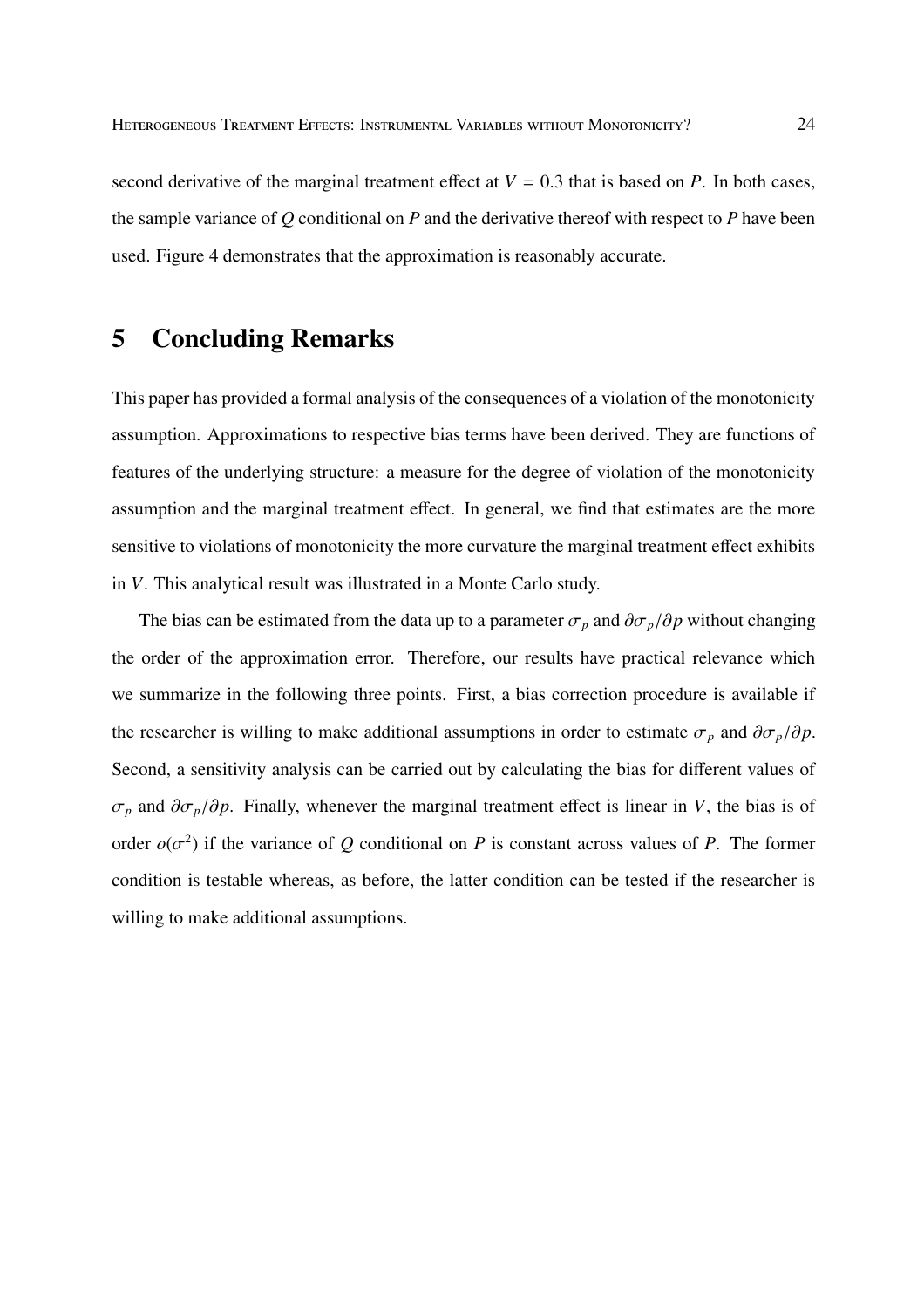# **Appendix: Proofs**

# **Proposition 1**

*Proof.* We first prove (i). By Normalization 1(ii) and Assumption 2(i) we can, as in (3), replace  $Q(p, 0)$  and  $Q(p', 0)$  by *p* and *p*', respectively. Monotonicity is violated if the sign of  $Q(p', \sigma u)$ −  $Q(p, \sigma u)$  depends on *u*. This is the case if the second order polynomial in *u*,

$$
Q(p', \sigma u) - Q(p, \sigma u) = p' + (\sigma u) \cdot \frac{\partial Q(p', 0)}{\partial(\sigma U)} + (\sigma u)^2 / 2 \cdot \frac{\partial^2 Q(p', 0)}{\partial(\sigma U)^2}
$$
  

$$
-p - (\sigma u) \cdot \frac{\partial Q(p, 0)}{\partial(\sigma U)} - (\sigma u)^2 / 2 \cdot \frac{\partial^2 Q(p, 0)}{\partial(\sigma U)^2},
$$
 (16)

has more than 1 root. As  $\frac{\partial^2 Q(p',0)}{\partial (rJ)^2}$  $\frac{\partial^2 Q(p',0)}{\partial(\sigma U)^2} \neq \frac{\partial^2 Q(p,0)}{\partial(\sigma U)^2}$  $\frac{\partial^2 U(p,0)}{\partial (\sigma U)^2}$  the roots are given by the quadratic formula as

$$
u_{1,2} = -\sigma \left( \frac{\partial Q(p',0)}{\partial(\sigma U)} - \frac{\partial Q(p,0)}{\partial(\sigma U)} \right)
$$
  

$$
\pm \frac{\sqrt{\left( \frac{\partial Q(p',0)}{\partial(\sigma U)} - \frac{\partial Q(p,0)}{\partial(\sigma U)} \right)^2 - 2 \cdot (p' - p) \cdot \left( \frac{\partial^2 Q(p',0)}{\partial(\sigma U)^2} - \frac{\partial^2 Q(p,0)}{\partial(\sigma U)^2} \right)}}{\sigma \left( \frac{\partial^2 Q(p',0)}{\partial(\sigma U)^2} - \frac{\partial^2 Q(p,0)}{\partial(\sigma U)^2} \right)}.
$$
 (17)

There exists more than 1 root if the discriminant is positive, i.e.

$$
\left(\frac{\partial Q(p',0)}{\partial \sigma U} - \frac{\partial Q(p,0)}{\partial \sigma U}\right)^2 - 2 \cdot \left(p' - p\right) \cdot \left(\frac{\partial^2 Q(p',0)}{\partial (\sigma U)^2} - \frac{\partial^2 Q(p,0)}{\partial (\sigma U)^2}\right) > 0,
$$

the desired result.

(ii) Relabel the roots so that  $u_2 > u_1$ . We look for values *u* for which the difference in (16) is negative. Observe that it is positive for  $u = 0$ . Therefore, for  $u < u_1$  and  $u > u_2$  (16) is negative if there exist two roots. Then, the fraction of observations for which monotonicity does not hold is given by

$$
1 - (F_U(u_2) - F_U(u_1)).
$$
\n(18)

As  $\sigma$  tends to infinity the distance between  $u_1$  and  $u_2$  approaches 1. By Assumption 2(ii)  $F_U$  is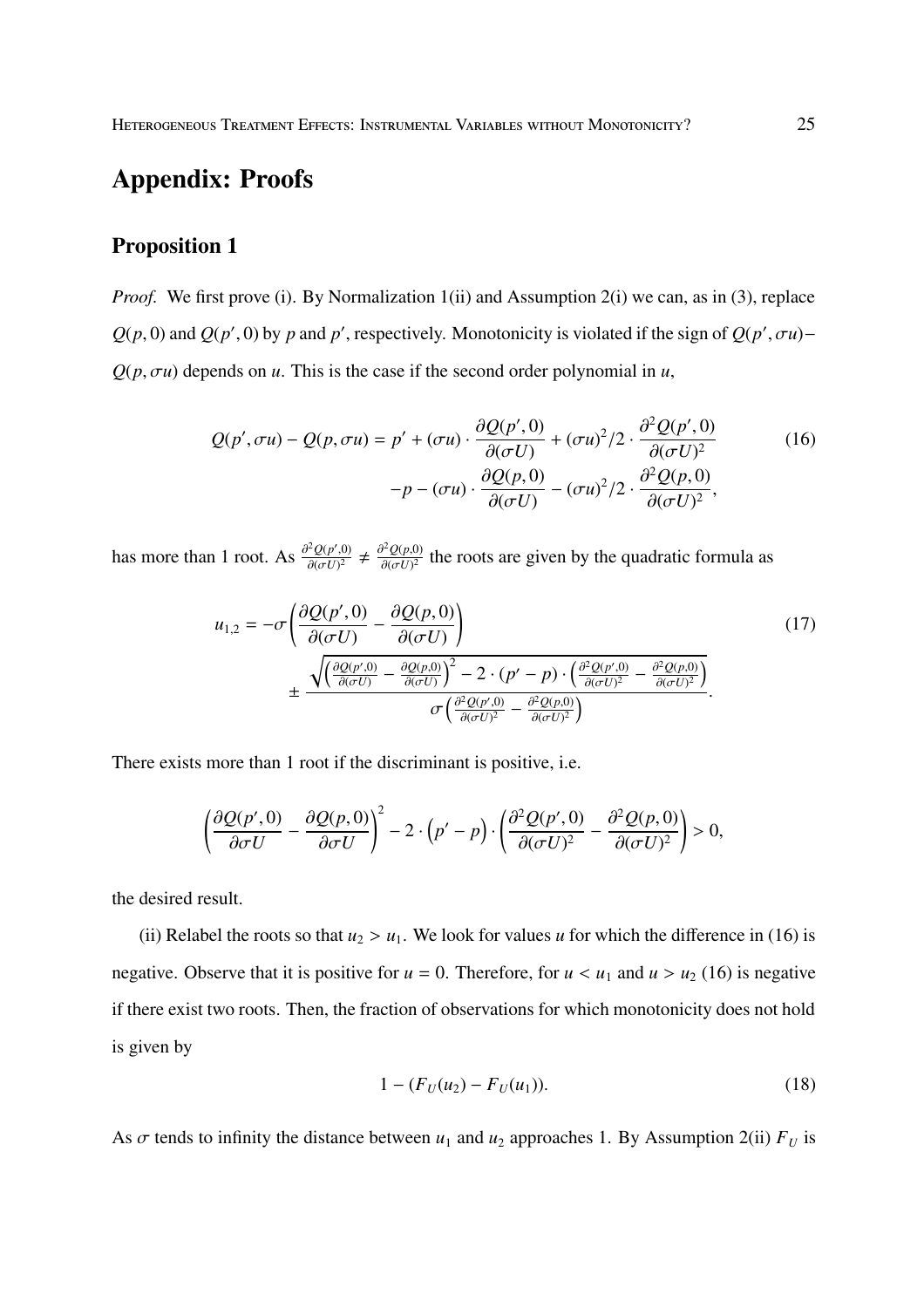continuous so that  $\lim_{\sigma \to \infty} (F_U(u_2) - F_U(u_1)) = 0.$ 

(iii) If *U* is uniformly distributed we have  $F_U(u_1) = u_1$  and  $F_U(u_2) = u_2$ . Then, (18) becomes  $1 - (u_2 - u_1)$  which, by (17), is increasing in  $\sigma$ .

# **Proposition 2**

We prove Proposition 2 using Lemma 1. Observe that all Taylor series expansions can be performed by the differentiability conditions in Assumption 4.

L 1: *Under Assumptions 1-4 and Normalization 1*

$$
\frac{\partial}{\partial p} \mathbb{E}[Y|P = p]
$$
\n
$$
= m(Q(p, 0))
$$
\n
$$
+ \sigma^2/2 \cdot \frac{\partial^2 m(Q(p, 0))}{\partial V^2} \cdot \left(\frac{\partial Q(p, 0)}{\partial (\sigma U)}\right)^2
$$
\n
$$
+ \sigma^2/2 \cdot \frac{\partial m(Q(p, 0))}{\partial V} \cdot \frac{\partial^2 Q(p, 0)}{\partial (\sigma U)^2}
$$
\n
$$
+ \sigma^2 \cdot \frac{\partial m(Q(p, 0))}{\partial V} \cdot \frac{\partial Q(p, 0)}{\partial (\sigma U)} \cdot \frac{\partial^2 Q(p, 0)}{\partial (\sigma U) \partial P} + o(\sigma^2).
$$

*Proof.* The proof is in 5 steps.

*First step:* Recall from (10) that a second order Taylor series expansion of  $Q(p, \sigma u)$  in  $\sigma$ about  $\sigma = 0$  yields

$$
Q(p,\sigma u) = Q(p,0) + \sigma u \cdot \frac{\partial Q(p,0)}{\partial(\sigma U)} + (\sigma u)^2 / 2 \cdot \frac{\partial^2 Q(p,0)}{\partial(\sigma U)^2} + o(\sigma^2).
$$
 (19)

*Second step:* By Assumption 2 and Normalization 1(ii) and 1(iii)

$$
p = \mathbb{E}[Q(P, \sigma U)|P = p] = \mathbb{E}[Q(p, \sigma U)] = Q(p, 0) + \sigma^2/2 \cdot \frac{\partial^2 Q(p, 0)}{\partial(\sigma U)^2} + o(\sigma^2). \tag{20}
$$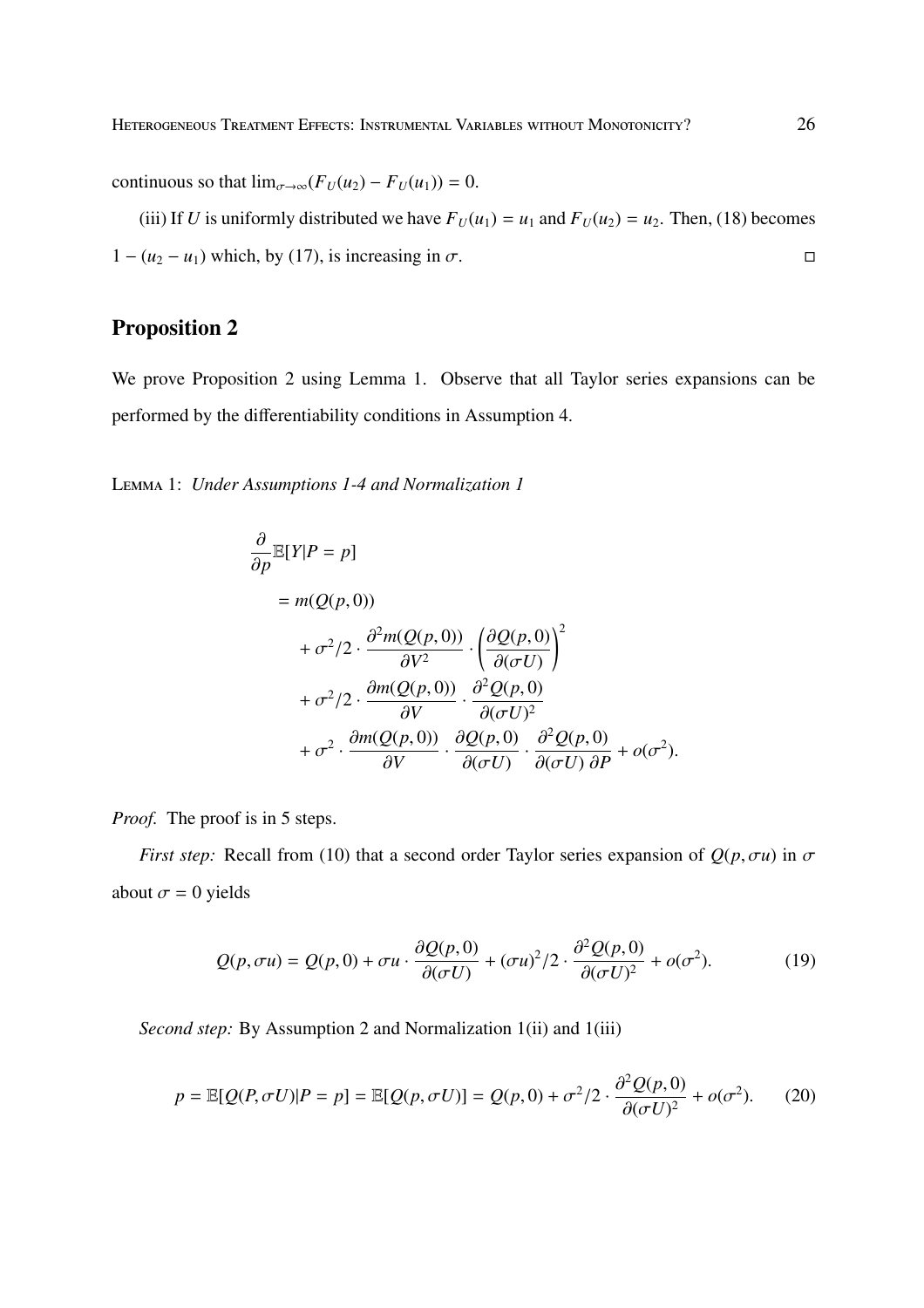HETEROGENEOUS TREATMENT EFFECTS: INSTRUMENTAL VARIABLES WITHOUT MONOTONICITY? 27

Combining this with (19) yields

$$
Q(p,\sigma u) = p + \sigma u \cdot \frac{\partial Q(p,0)}{\partial(\sigma U)} + \sigma^2/2 \cdot (u^2 - 1) \cdot \frac{\partial^2 Q(p,0)}{\partial(\sigma U)^2} + o(\sigma^2)
$$
(21)

and

$$
\frac{\partial}{\partial p}Q(p,\sigma u) = 1 + \sigma u \cdot \frac{\partial^2 Q(p,0)}{\partial(\sigma U)\,\partial P} + \sigma^2/2 \cdot (u^2 - 1) \frac{\partial^3 Q(p,0)}{\partial(\sigma U)^2\,\partial P} + o(\sigma^2). \tag{22}
$$

*Third step:* A second order Taylor series expansion of  $\partial E[Y|Q(P,\sigma U) = Q(p,\sigma u)]/\partial Q(P,\sigma U)$ in  $\sigma$  about  $\sigma = 0$  yields

$$
\frac{\partial}{\partial Q(P, \sigma U)} \mathbb{E}[Y|Q(P, \sigma U) = Q(p, \sigma u)]
$$
\n
$$
= m(Q(p, \sigma u))
$$
\n
$$
= m(Q(p, 0))
$$
\n
$$
+ \frac{\partial m(Q(p, 0))}{\partial V} \cdot \frac{\partial Q(p, 0)}{\partial(\sigma U)} \cdot \sigma u
$$
\n
$$
+ \frac{\partial^2 m(Q(p, 0))}{\partial V^2} \cdot \left(\frac{\partial Q(p, 0)}{\partial(\sigma U)}\right)^2 \cdot (\sigma u)^2 / 2
$$
\n
$$
+ \frac{\partial m(Q(p, 0))}{\partial V} \cdot \frac{\partial^2 Q(p, 0)}{\partial(\sigma U)^2} \cdot (\sigma u)^2 / 2 + o(\sigma^2),
$$
\n(23)

where the first equality uses (8).

*Fourth step:* We have

$$
\frac{\partial}{\partial P} \mathbb{E}[Y|P = p]
$$
  
= 
$$
\frac{\partial}{\partial P} \mathbb{E}[\mathbb{E}[Y|Q(P, \sigma U)]|P = p]
$$
  
= 
$$
\frac{\partial}{\partial P} \mathbb{E}[\mathbb{E}[Y|Q(p, \sigma U)]]
$$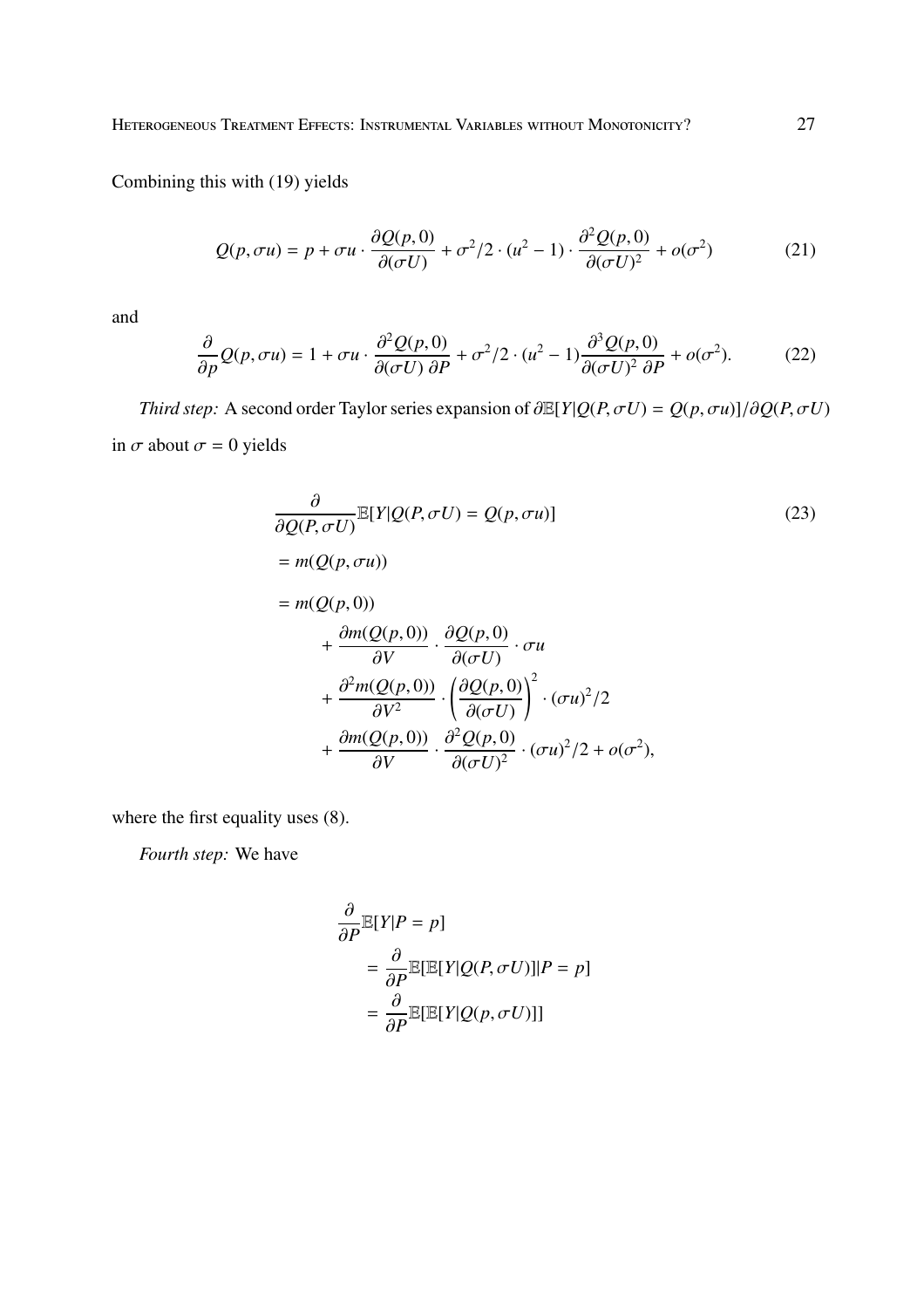HETEROGENEOUS TREATMENT EFFECTS: INSTRUMENTAL VARIABLES WITHOUT MONOTONICITY? 28

$$
= \frac{\partial}{\partial P} \int \mathbb{E}[Y|Q(P,\sigma U) = Q(p,\sigma u)] f_U(u) du
$$
  
\n
$$
= \int \frac{\partial}{\partial P} \mathbb{E}[Y|Q(P,\sigma U) = Q(p,\sigma u)] f_U(u) du
$$
  
\n
$$
= \int \frac{\partial}{\partial Q(P,\sigma U)} \mathbb{E}[Y|Q(P,\sigma U) = Q(p,\sigma u)] \cdot \frac{\partial}{\partial P} Q(p,\sigma u) f_U(u) du
$$
  
\n
$$
= \int \frac{\partial}{\partial Q(P,\sigma U)} \mathbb{E}[Y|Q(P,\sigma U) = Q(p,\sigma u)] \cdot \left\{1 + \sigma u \cdot \frac{\partial^2 Q(p,0)}{\partial (\sigma U) \partial P} + \sigma^2/2 \cdot (u^2 - 1) \cdot \frac{\partial^3 Q(p,0)}{\partial (\sigma U)^2 \partial P}\right\} f_U(u) du + o(\sigma^2),
$$

where the first equality is by iterated expectations, the second follows from Assumption 2(i), the third from Assumption 2(ii), the fourth from the integrand being finite (Assumption 3(i)), the fifth applies the chain rule, and the sixth uses (22).

Together with (23), this is

$$
\frac{\partial}{\partial P} \mathbb{E}[Y|P = p]
$$
\n
$$
= \int \left\{ \frac{\partial}{\partial Q(P, \sigma U)} \mathbb{E}[Y|Q(P, \sigma U) = Q(p, 0)] + \frac{\partial m(Q(p, 0))}{\partial V} \cdot \frac{\partial Q(p, 0)}{\partial(\sigma U)} \cdot \sigma u + \frac{\partial^2 m(Q(p, 0))}{\partial V^2} \cdot \left(\frac{\partial Q(p, 0)}{\partial(\sigma U)}\right)^2 \cdot (\sigma u)^2 / 2 + \frac{\partial m(Q(p, 0))}{\partial V} \cdot \frac{\partial^2 Q(p, 0)}{\partial(\sigma U)^2} \cdot (\sigma u)^2 / 2 \right\}
$$
\n
$$
\times \left\{ 1 + \sigma u \cdot \frac{\partial^2 Q(p, 0)}{\partial(\sigma U) \partial P} + \sigma^2 / 2 \cdot (u^2 - 1) \cdot \frac{\partial^3 Q(p, 0)}{\partial(\sigma U)^2 \partial P} \right\}
$$
\n
$$
\times f_U(u) du + o(\sigma^2)
$$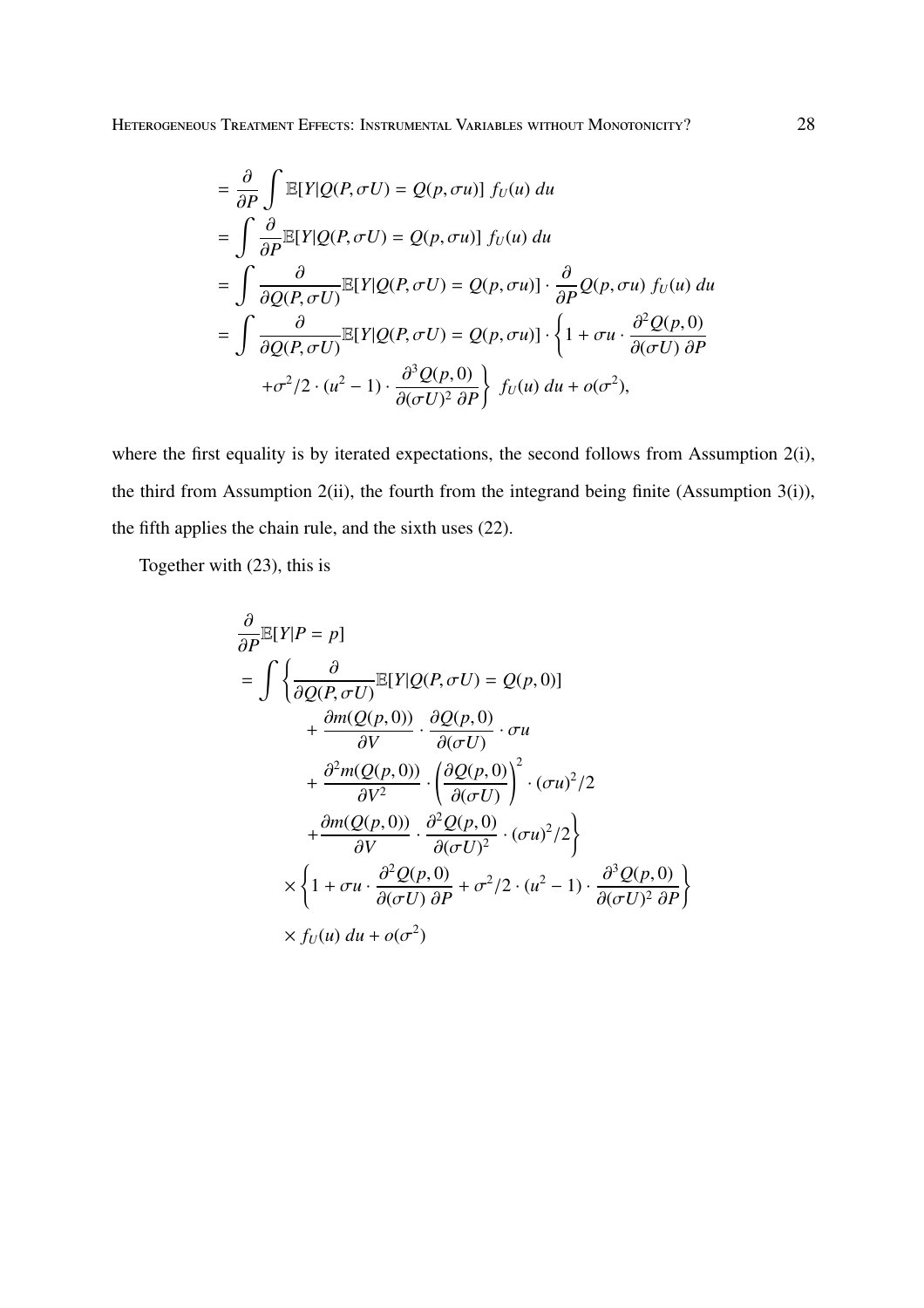and this in turn is

$$
= \int \left\{ \frac{\partial}{\partial Q(P, \sigma U)} \mathbb{E}[Y|Q(P, \sigma U) = Q(p, 0)] + \frac{\partial m(Q(p, 0))}{\partial V} \cdot \frac{\partial Q(p, 0)}{\partial(\sigma U)} \cdot \sigma u + \frac{\partial^2 m(Q(p, 0))}{\partial Q(P, \sigma U)^2} \cdot \left(\frac{\partial Q(p, 0)}{\partial(\sigma U)}\right)^2 \cdot (\sigma u)^2 / 2 + \frac{\partial m(Q(p, 0))}{\partial V} \cdot \frac{\partial^2 Q(p, 0)}{\partial(\sigma U)^2} \cdot (\sigma u)^2 / 2 + \frac{\partial \mathbb{E}[Y|Q(P, \sigma U) = Q(p, 0)]}{\partial Q(P, \sigma U)} \cdot \sigma u \cdot \frac{\partial^2 Q(p, 0)}{\partial(\sigma U) \partial P} + \frac{\partial m(Q(p, 0))}{\partial V} \cdot \frac{\partial Q(p, 0)}{\partial(\sigma U)} \cdot \sigma u \cdot \sigma u \cdot \frac{\partial^2 Q(p, 0)}{\partial(\sigma U) \partial P} + \frac{\partial \mathbb{E}[Y|Q(P, \sigma U) = Q(p, 0)]}{\partial Q(P, \sigma U)} \cdot \sigma^2 / 2 \cdot (u^2 - 1) \cdot \frac{\partial^3 Q(p, 0)}{\partial(\sigma U)^2 \partial P} \right\}
$$
  
 
$$
\times f_U(u) du + o(\sigma^2),
$$

where we already let multiples of  $\sigma^2$  enter the remainder term. By Normalization 1(iii),  $\mathbb{E}[U] =$ 0 and  $\mathbb{E}[U^2] = 1$ , this is

$$
\frac{\partial}{\partial P} \mathbb{E}[Y|P = p]
$$
\n
$$
= \frac{\partial}{\partial Q(P, \sigma U)} \mathbb{E}[Y|Q(P, \sigma U) = Q(p, 0)]
$$
\n
$$
+ \sigma^2/2 \cdot \frac{\partial^2 m(Q(p, 0))}{\partial V^2} \cdot \left(\frac{\partial Q(p, 0)}{\partial(\sigma U)}\right)^2
$$
\n
$$
+ \sigma^2/2 \cdot \frac{\partial m(Q(p, 0))}{\partial V} \cdot \frac{\partial^2 Q(p, 0)}{\partial(\sigma U)^2}
$$
\n
$$
+ \sigma^2 \cdot \frac{\partial m(Q(p, 0))}{\partial V} \cdot \frac{\partial Q(p, 0)}{\partial(\sigma U)} \cdot \frac{\partial^2 Q(p, 0)}{\partial(\sigma U) \partial P} + o(\sigma^2).
$$

This completes the proof of Lemma 1.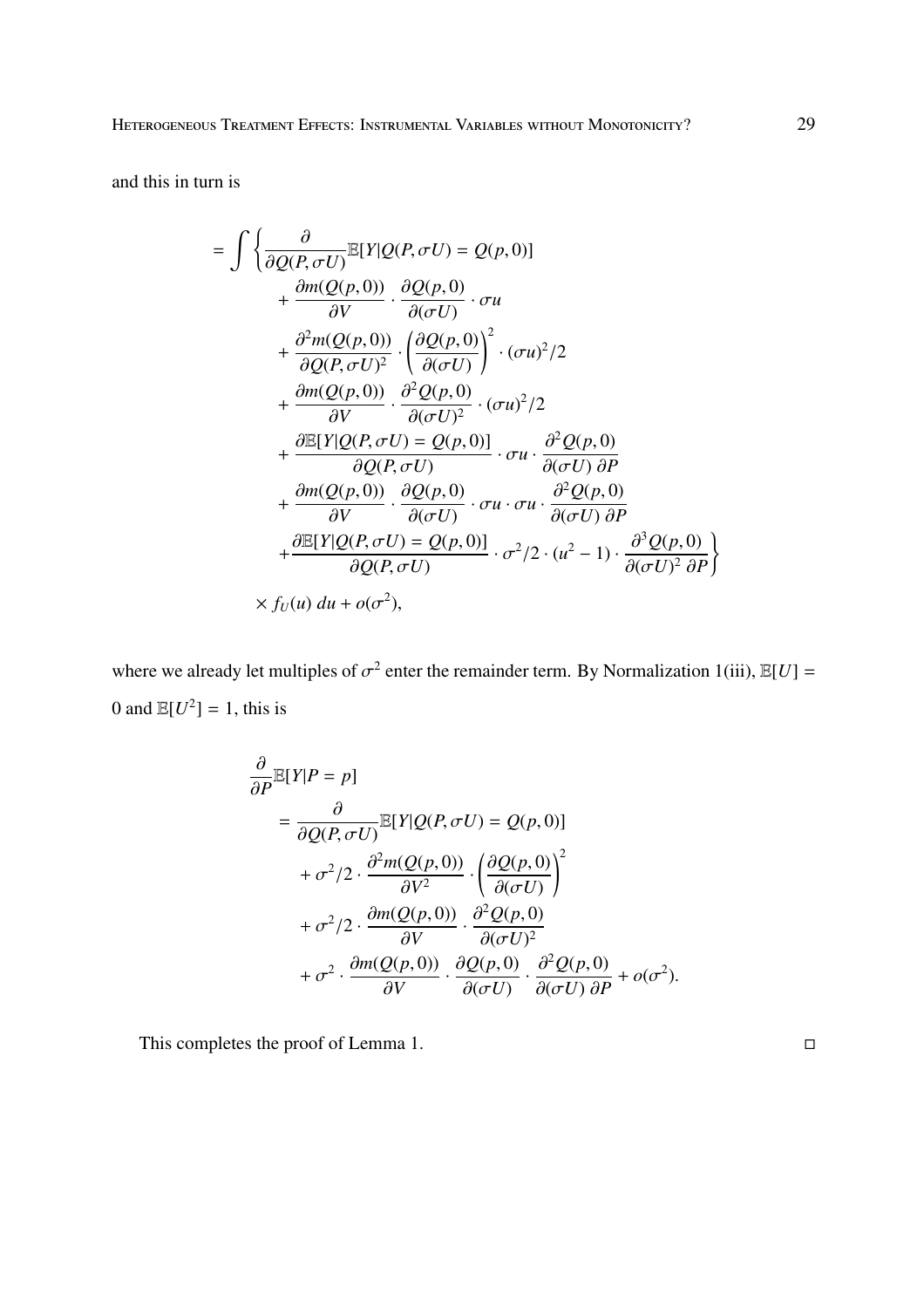*Proof of Proposition 2.* (20) implies that

$$
m(p) = m\left(Q(p,0) + \sigma^2/2 \cdot \frac{\partial^2 Q(p,0)}{\partial (\sigma U)^2}\right) + o(\sigma^2).
$$

A second order Taylor series expansion thereof in  $\sigma$  about  $\sigma = 0$  yields

$$
m(p) = m(Q(p,0)) + \sigma^2/2 \cdot \frac{\partial m(Q(p,0))}{\partial V} \cdot \frac{\partial^2 Q(p,0)}{\partial (\sigma U)^2} + o(\sigma^2). \tag{24}
$$

Moreover,  $(12)$  implies

$$
\frac{\partial \sigma_p^2}{\partial p} = 2\sigma^2 \cdot \frac{\partial Q(p,0)}{\partial (\sigma U)} \cdot \frac{\partial^2 Q(p,0)}{\partial (\sigma U) \partial p}.
$$
 (25)

From (24) and Lemma 1 we have that

$$
\frac{\partial}{\partial p} \mathbb{E}[Y|P = p] - m(p)
$$
\n
$$
= \sigma^2/2 \cdot \frac{\partial^2 m(Q(p, 0))}{\partial V^2} \cdot \left(\frac{\partial Q(p, 0)}{\partial(\sigma U)}\right)^2
$$
\n
$$
+ \sigma^2 \cdot \frac{\partial m(Q(p, 0))}{\partial V} \cdot \frac{\partial Q(p, 0)}{\partial(\sigma U)} \cdot \frac{\partial^2 Q(p, 0)}{\partial(\sigma U) \partial P} + o(\sigma^2).
$$

We get the result using (12) and (25).

*Proof of Corollary 2.1.* By (6) and (13)

$$
B_D^{\text{LATE*}}(p_l, p_h) = \frac{1}{p_h - p_l} \int_{p_l}^{p_h} \frac{1}{2} \cdot \sigma_p^2 \cdot \frac{\partial^2 m(p)}{\partial p^2} + \frac{1}{2} \cdot \frac{\partial \sigma_p^2}{\partial p} \cdot \frac{\partial m(p)}{\partial p} dp + o(\sigma^2)
$$
  
= 
$$
\frac{1}{p_h - p_l} \left[ \frac{1}{2} \cdot \sigma_p^2 \cdot \frac{\partial m(p)}{\partial V} \right]_{p=p_l}^{p_h}.
$$

This yields the result.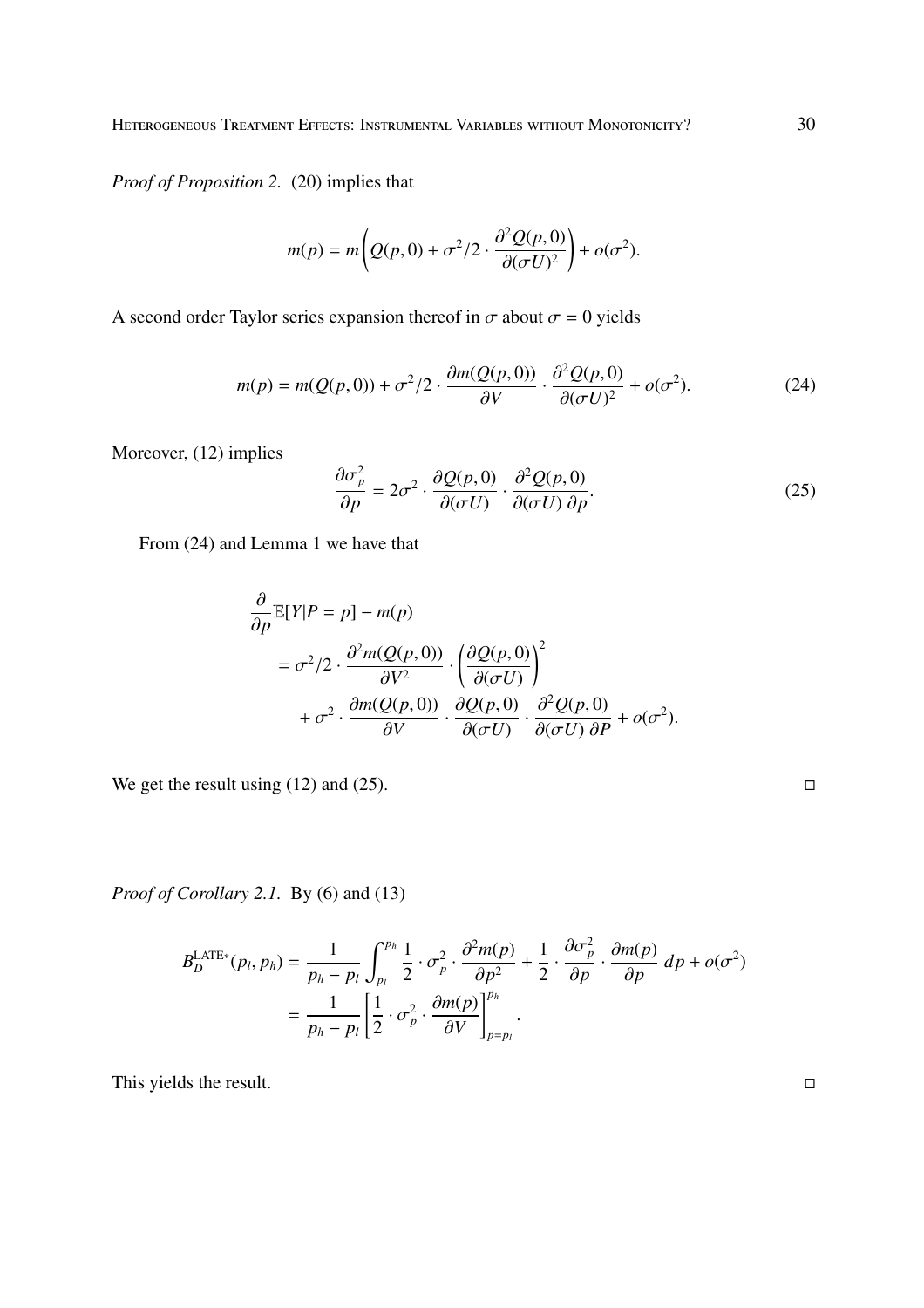# **Proposition 3**

*Proof of Proposition 3.* The proof consists of 3 steps.

*First step:* We have

$$
\mathbb{E}[Y|P = p]
$$
\n
$$
= \mathbb{E}[\mathbb{E}[Y|Q(P, \sigma U)] | P = p]
$$
\n
$$
= \mathbb{E}[\mathbb{E}[Y|Q(P, \sigma U)] = Q(p, \sigma U)]
$$
\n
$$
= \int \mathbb{E}[Y|Q(P, \sigma U) = Q(p, \sigma u)] f_U(u) du
$$
\n
$$
= \int \mathbb{E}[Y|Q(P, \sigma U) = Q(p, 0) + (\sigma u) \cdot \frac{\partial Q(p, 0)}{\partial(\sigma U)} + (\sigma u)^2 / 2 \cdot \frac{\partial^2 Q(p, 0)}{\partial(\sigma U)^2}] f_U(u) du + o(\sigma^2)
$$

where the first equality is by iterated expectations, the second follows from Assumption 2(i), the third from Assumption 2(ii), and the forth uses (10). A second order Taylor series expansion in  $\sigma$  about  $\sigma = 0$  yields that this is

$$
\int \left\{ \mathbb{E}[Y|Q(P, \sigma U) = Q(p, 0)] + (\sigma u) \cdot m(Q(p, 0)) \cdot \frac{\partial Q(p, 0)}{\partial(\sigma U)} + (\sigma u)^2 / 2 \cdot m(Q(p, 0)) \cdot \frac{\partial^2 Q(p, 0)}{\partial(\sigma U)^2} + (\sigma u)^2 / 2 \cdot \frac{\partial m(Q(p, 0))}{\partial V} \cdot \left( \frac{\partial Q(p, 0)}{\partial(\sigma U)} \right)^2 \right\}
$$
  
×  $f_U(u) du + o(\sigma^2)$ 

and by Normalization 1(iii) this is equal to

$$
\mathbb{E}[Y|Q(P,\sigma U) = Q(p,0)] + \sigma^2/2 \cdot m(Q(p,0)) \cdot \left(\frac{\partial Q(p,0)}{\partial(\sigma U)}\right)^2 + \sigma^2/2 \cdot \frac{\partial m(Q(p,0))}{\partial V} \cdot \frac{\partial Q(p,0)}{\partial(\sigma U)}\right) + o(\sigma^2).
$$
\n(26)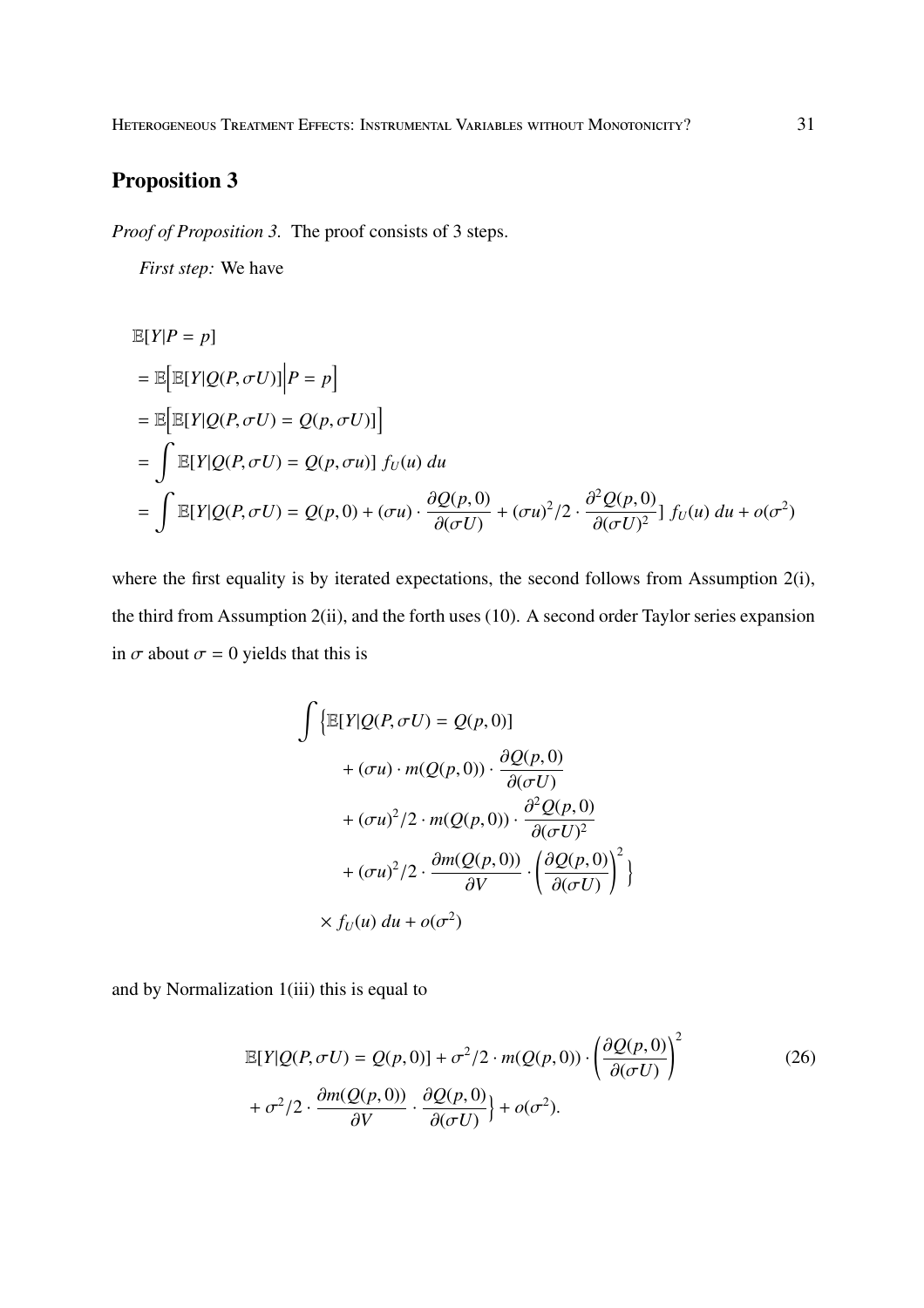*Second step:* By Assumption 2 and Normalization 1(ii) and 1(iii) we get (20) which implies that

$$
\mathbb{E}[Y|Q(p,\sigma U) = p] = \mathbb{E}\left[Y\left|Q(P,\sigma U) = Q(p,0) + \sigma^2/2 \cdot \frac{\partial^2 Q(p,0)}{\partial(\sigma U)^2}\right.\right] + o(\sigma^2).
$$

A second order Taylor series expansion thereof in  $\sigma$  about  $\sigma = 0$  yields

$$
\mathbb{E}[Y|Q(P,\sigma U) = p] = \mathbb{E}[Y|Q(P,\sigma U) = Q(p,0)] + \sigma^2/2 \cdot m(Q(p,0)) \cdot \frac{\partial^2 Q(p,0)}{\partial (\sigma U)^2} + o(\sigma^2),
$$
 (27)

*Third step:* Combining (3), (26) and (27) we get

$$
\mathbb{E}[Y|Q(P,\sigma U) = p] - \mathbb{E}[Y|P = p] = \sigma^2/2 \cdot \frac{\partial m(p)}{\partial V} \cdot \left(\frac{\partial Q(p,0)}{\partial(\sigma U)}\right)^2\}.
$$
 (28)

Using this with (9), (12) and (25) yields the result.  $\Box$ 

# **Acknowledgements**

I am especially grateful to Andrew Chesher and Enno Mammen for numerous insightful discussions. Moreover, I would like to thank Jaap Abbring, Josh Angrist, Pedro Carneiro, Jim Heckman, Pierre Hoonhout, Jürgen Maurer, Enrico Rettore, Cristina Santos, Ed Vytlacil and seminar participants at University College London as well as conference participants of the 2004 European Meeting of the Econometric Society in Madrid, the 2006 Far Earstern Meeting of the Econometric Society in Beijing and the 2006 European Meeting of the Econometric Society in Vienna for helpful comments. Finally, I would like to thank the Department of Economics at University College London for its hospitality during the academic year 2003/4, the European Commission for financial support through the Marie Curie program and the Deutsche Forschungsgemeinschaft for financial support through SFB/TR 15. The title of previous versions of this paper was "Heterogenous Treatment Effects: Local IV without Monotonicity?"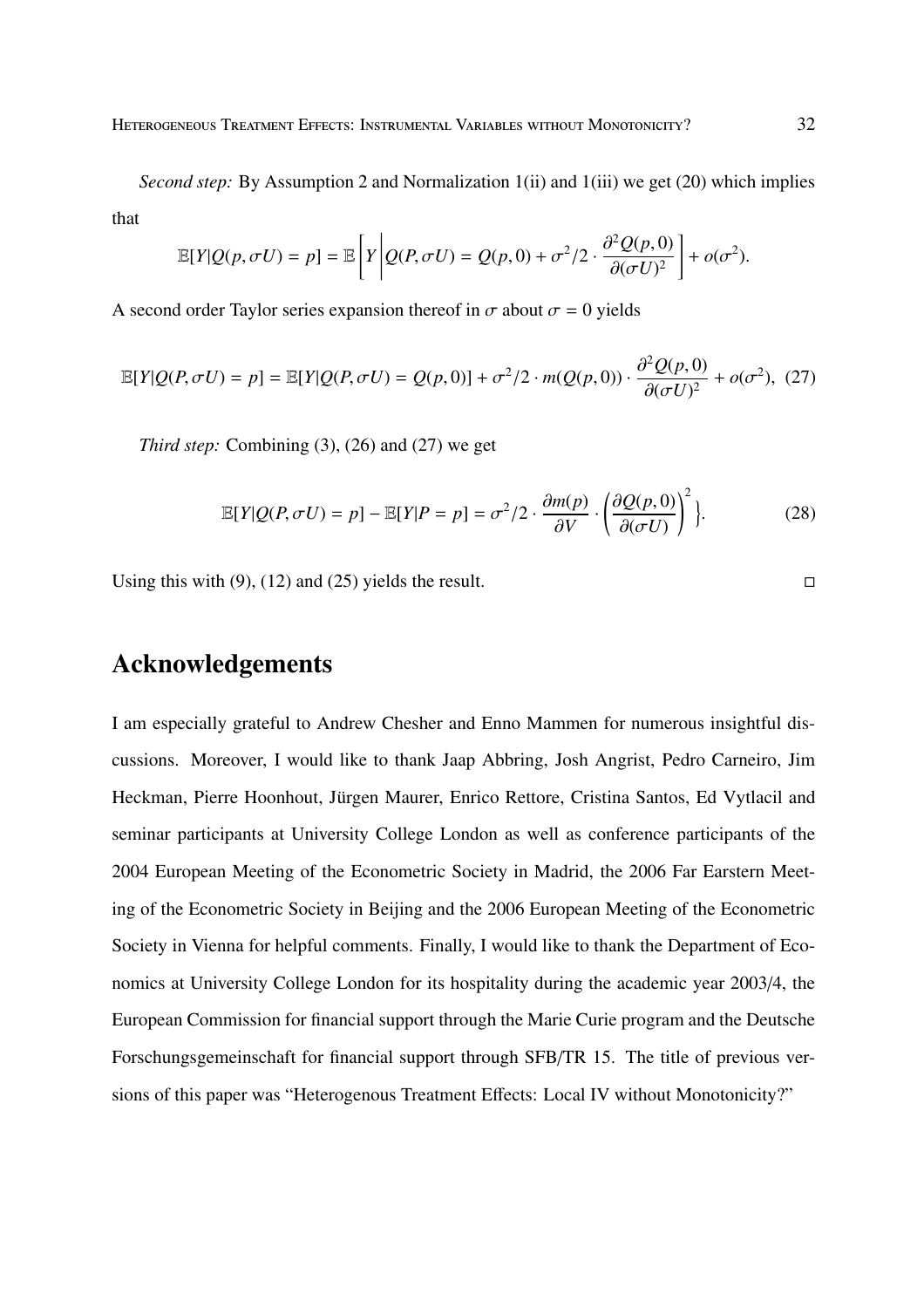# **References**

- ANGRIST, J. D., K. GRADDY, AND G. W. IMBENS (2000): "The Interpretation of Instrumental Variables Estimators in Simultaneous Equations Models with an Application to the Demand for Fish," *Review of Economic Studies*, 67(3), 499–527.
- ANGRIST, J. D., G. W. IMBENS, AND D. B. RUBIN (1996): "Identification of Causal Effects Using Instrumental Variables," *Journal of the American Statistical Society*, 91(434), 444–455.
- BATTISTIN, E., AND A. CHESHER (2004): "The Impact of Measurement Error on Evaluation Methods Based on Strong Ignorability," Mimeograph.
- BATTISTIN, E., AND E. RETTORE (forthcoming): "Ineligible and Eligible Non-Participants as a Double Comparison Group in Regression-Discontinuity Designs," *Journal of Econometrics*.
- BJÖRKLUND, A., AND R. MOFFITT (1987): "The Estimation of Wage Gains and Welfare Gains in Self-Selection Models," *Review of Economics and Statistics*, 69(1), 42–49.
- CARNEIRO, P., J. J. HECKMAN, AND E. VYTLACIL (2005): "Understanding What Instrumental Variables Estimate: Estimating Marginal and Average Returns to Education," Mimeograph.
- CARNEIRO, P., AND S. LEE (2005): "Ability, Sorting and Wage Inequality," cemmap Working Paper CWP 16/05, University College London.
- C, A. (1991): "The effect of measurement error," *Biometrika*, 78(3), 451–462.
- CHESHER, A., AND J. M. C. SANTOS SILVA (2002): "Taste Variation in Discrete Choice Models," *Review of Economic Studies*, 69(1), 147–168.
- CHESHER, A., AND C. SCHLUTER (2002): "Welfare Measurement and Measurement Error," Review *of Economic Studies*, 69(2), 357–378.
- HECKMAN, J. J., S. URZUA, AND E. VYTLACIL (2006): "Understanding Instrumental Variables in Models with Essential Heterogeneity," *Review of Economics and Statistics*, 88(3), 389–432.
- HECKMAN, J. J., AND E. J. VYTLACIL (1999): "Local Instrumental Variables and Latent Variables Models for Identifying and Bounding Treatment Effects," *Proceedings of the National Academy of Sciences*, 96, 4730–4734.